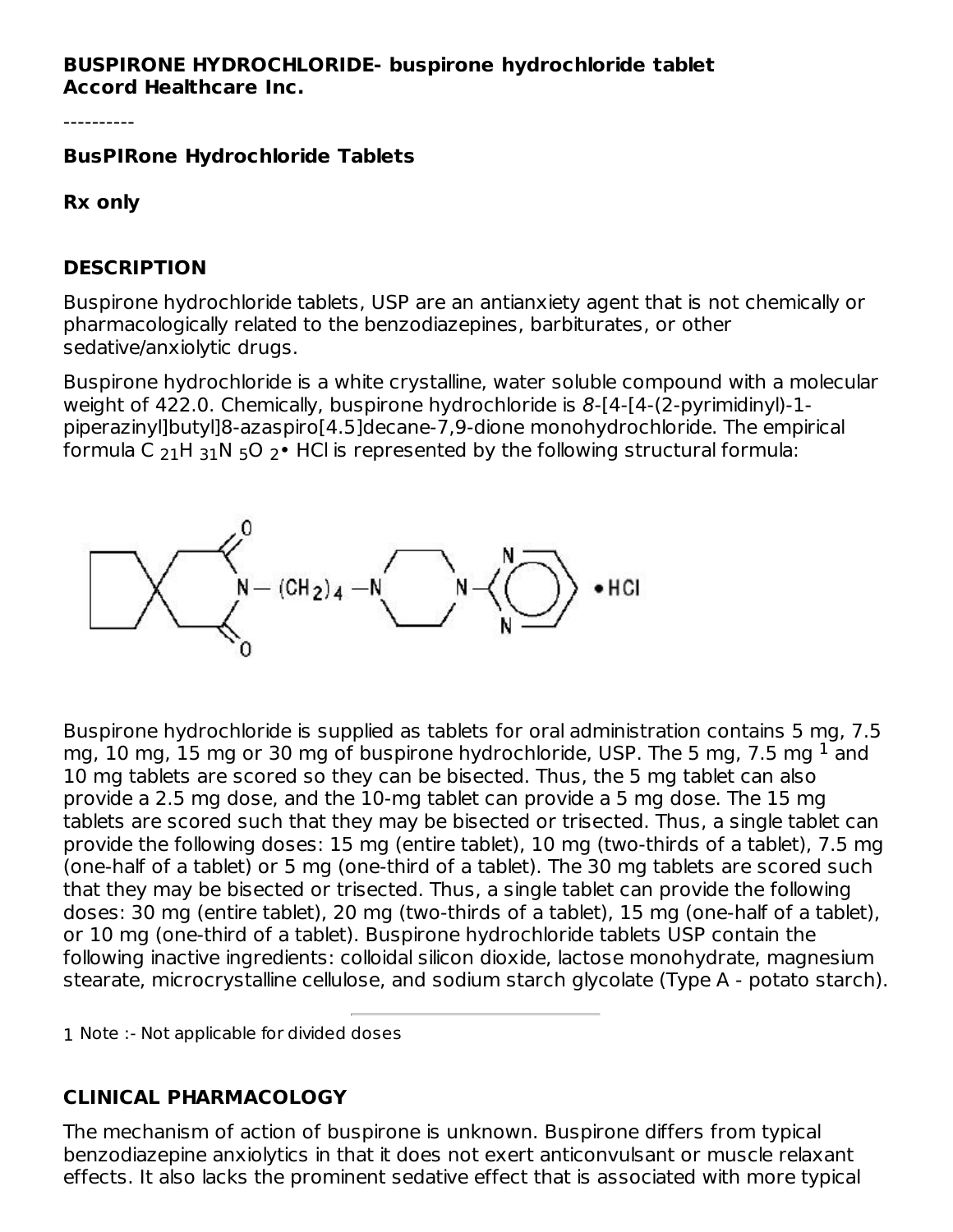anxiolytics. In vitro preclinical studies have shown that buspirone has a high affinity for serotonin (5-HT  $_{\rm 1A}$ ) receptors. Buspirone has no significant affinity for benzodiazepine receptors and does not affect GABA binding in vitro or in vivo when tested in preclinical models.

Buspirone has moderate affinity for brain D  $_2$ -dopamine receptors. Some studies do suggest that buspirone may have indirect effects on other neurotransmitter systems.

Buspirone hydrochloride tablets are rapidly absorbed in man and undergoes extensive first-pass metabolism. In a radiolabeled study, unchanged buspirone in the plasma accounted for only about 1% of the radioactivity in the plasma. Following oral administration, plasma concentrations of unchanged buspirone are very low and variable between subjects. Peak plasma levels of 1 ng/mL to 6 ng/mL have been observed 40 to 90 minutes after single oral doses of 20 mg. The single-dose bioavailability of unchanged buspirone when taken as a tablet is on the average about 90% of an equivalent dose of solution, but there is large variability.

The effects of food upon the bioavailability of buspirone hydrochloride tablets have been studied in eight subjects. They were given a 20 mg dose with and without food; the area under the plasma concentration-time curve (AUC) and peak plasma concentration (C  $_{\sf max}$ ) of unchanged buspirone increased by 84% and  $116\%$ , respectively, but the total amount of buspirone immunoreactive material did not change. This suggests that food may decrease the extent of presystemic clearance of buspirone (see **DOSAGE AND ADMINISTRATION**).

A multiple-dose study conducted in 15 subjects suggests that buspirone has nonlinear pharmacokinetics. Thus, dose increases and repeated dosing may lead to somewhat higher blood levels of unchanged buspirone than would be predicted from results of single-dose studies.

An *in vitro* protein binding study indicated that approximately 86% of buspirone is bound to plasma proteins. It was also observed that aspirin increased the plasma levels of free buspirone by 23%, while flurazepam decreased the plasma levels of free buspirone by 20%. However, it is not known whether these drugs cause similar effects on plasma levels of free buspirone in vivo, or whether such changes, if they do occur, cause clinically significant differences in treatment outcome. An in vitro study indicated that buspirone did not displace highly protein-bound drugs such as phenytoin, warfarin, and propranolol from plasma protein, and that buspirone may displace digoxin.

Buspirone is metabolized primarily by oxidation, which in vitro has been shown to be mediated by cytochrome P450 3A4 (CYP3A4). (See **PRECAUTIONS: Drug Interactions**.) Several hydroxylated derivatives and a pharmacologically active metabolite, 1-pyrimidinylpiperazine (1-PP), are produced. In animal models predictive of anxiolytic potential, 1-PP has about one quarter of the activity of buspirone, but is present in up to 20-fold greater amounts. However, this is probably not important in humans: blood samples from humans chronically exposed to buspirone hydrochloride tablets do not exhibit high levels of 1-PP; mean values are approximately 3 ng/mL and the highest human blood level recorded among 108 chronically dosed patients was 17 ng/mL, less than 1/200th of 1-PP levels found in animals given large doses of buspirone without signs of toxicity.

In a single-dose study using  $^{14}$ C-labeled buspirone, 29% to 63% of the dose was excreted in the urine within 24 hours, primarily as metabolites; fecal excretion accounted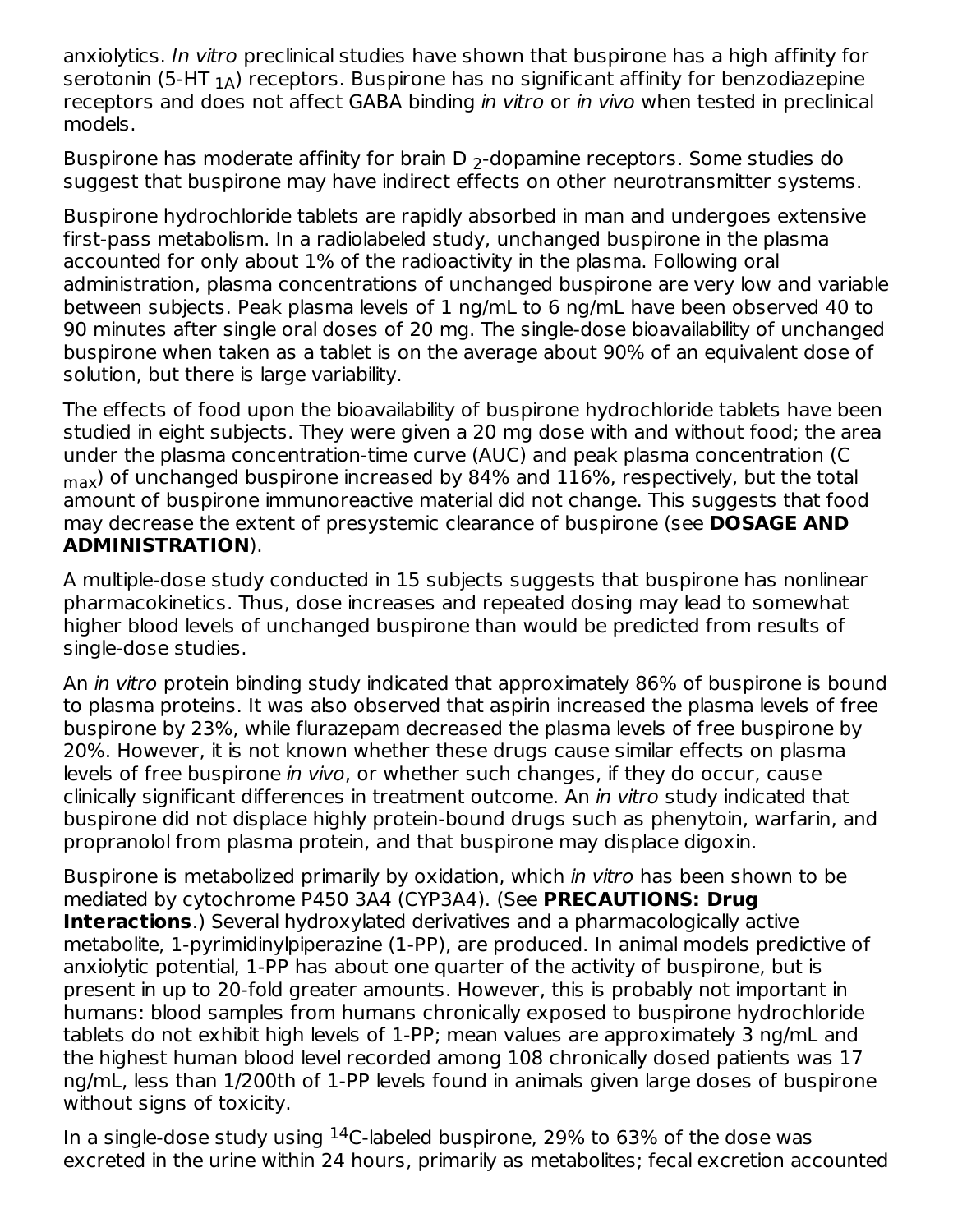for 18% to 38% of the dose. The average elimination half-life of unchanged buspirone after single doses of 10 mg to 40 mg is about 2 to 3 hours.

## **Special Populations**

# Age and Gender Effects

After single or multiple doses in adults, no significant differences in buspirone pharmacokinetics (AUC and C <sub>max</sub>) were observed between elderly and younger subjects or between men and women.

## Hepatic Impairment

After multiple-dose administration of buspirone to patients with hepatic impairment, steady-state AUC of buspirone increased 13-fold compared with healthy subjects (see **PRECAUTIONS**).

## Renal Impairment

After multiple-dose administration of buspirone to renally impaired (Cl  $_{\rm cr}{=}10$  to 70  $\,$  $mL/min/1.73$  m<sup>2</sup>) patients, steady-state AUC of buspirone increased 4-fold compared with healthy (Cl  $_{\rm cr}$  $\geq 80$  mL/min/1.73 m <sup>2</sup>) subjects (see **PRECAUTIONS**).

## Race Effects

The effects of race on the pharmacokinetics of buspirone have not been studied.

# **INDICATIONS AND USAGE**

Buspirone hydrochloride tablets are indicated for the management of anxiety disorders or the short-term relief of the symptoms of anxiety. Anxiety or tension associated with the stress of everyday life usually does not require treatment with an anxiolytic.

The efficacy of buspirone hydrochloride tablets has been demonstrated in controlled clinical trials of outpatients whose diagnosis roughly corresponds to Generalized Anxiety Disorder (GAD). Many of the patients enrolled in these studies also had coexisting depressive symptoms and buspirone hydrochloride tablets relieved anxiety in the presence of these coexisting depressive symptoms. The patients evaluated in these studies had experienced symptoms for periods of 1 month to over 1 year prior to the study, with an average symptom duration of 6 months. Generalized Anxiety Disorder (300.02) is described in the American Psychiatric Association's Diagnostic and Statistical Manual, III  $^1$  as follows: Generalized, persistent anxiety (of at least 1 month continual duration), manifested by symptoms from three of the four following categories:

- 1. Motor tension: shakiness, jitteriness, jumpiness, trembling, tension, muscle aches, fatigability, inability to relax, eyelid twitch, furrowed brow, strained face, fidgeting, restlessness, easy startle.
- 2. Autonomic hyperactivity: sweating, heart pounding or racing, cold, clammy hands, dry mouth, dizziness, lightheadedness, paresthesias (tingling in hands or feet), upset stomach, hot or cold spells, frequent urination, diarrhea, discomfort in the pit of the stomach, lump in the throat, flushing, pallor, high resting pulse, and respiration rate.
- 3. Apprehensive expectation: anxiety, worry, fear, rumination, and anticipation of misfortune to self or others.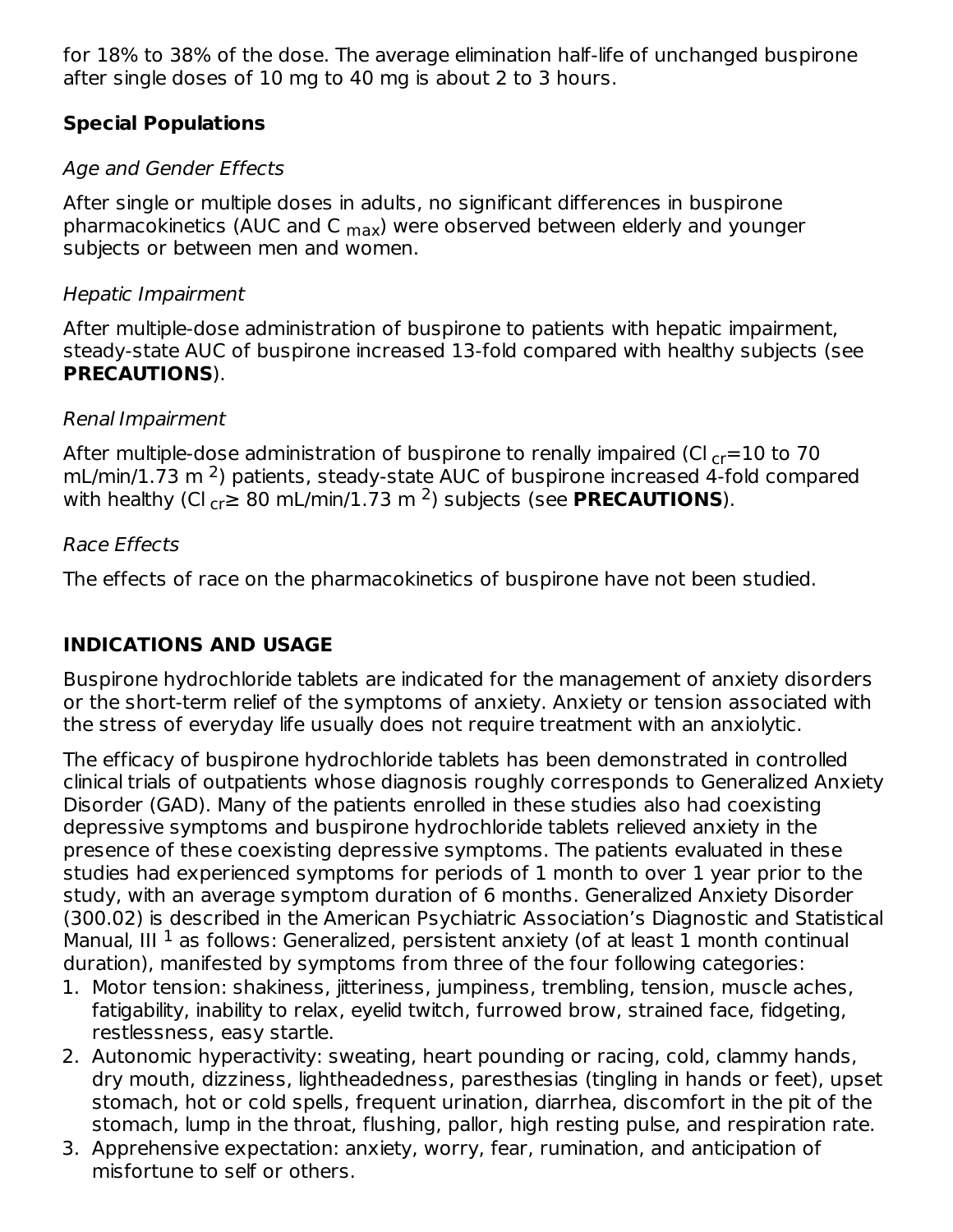4. Vigilance and scanning: hyperattentiveness resulting in distractibility, difficulty in concentrating, insomnia, feeling "on edge," irritability, impatience.

The above symptoms would not be due to another mental disorder, such as a depressive disorder or schizophrenia. However, mild depressive symptoms are common in GAD.

The effectiveness of buspirone hydrochloride tablets in long-term use, that is, for more than 3 to 4 weeks, has not been demonstrated in controlled trials. There is no body of evidence available that systematically addresses the appropriate duration of treatment for GAD. However, in a study of long-term use, 264 patients were treated with buspirone hydrochloride tablets for 1 year without ill effect. Therefore, the physician who elects to use buspirone hydrochloride tablets for extended periods should periodically reassess the usefulness of the drug for the individual patient.

## **CONTRAINDICATIONS**

Buspirone hydrochloride tablets are contraindicated in patients hypersensitive to buspirone hydrochloride.

The use of monoamine oxidase inhibitors (MAOIs) intended to treat depression with buspirone or within 14 days of stopping treatment with buspirone is contraindicated because of an increased risk of serotonin syndrome and/or elevated blood pressure. The use of buspirone within 14 days of stopping an MAOI intended to treat depression is also contraindicated.

Starting buspirone in a patient who is being treated with reversible MAOIs such as linezolid or intravenous methylene blue is also contraindicated because of an increased risk of serotonin syndrome. (see WARNINGS, DOSAGE AND ADMINISTRATION AND DRUG INTERACTIONS )

#### **WARNINGS**

**The administration of buspirone hydrochloride tablets to a patient taking a monoamine oxidase inhibitor (MAOI) may pose a hazard.** There have been reports of the occurrence of elevated blood pressure when buspirone hydrochloride tablets have been added to a regimen including an MAOI. Therefore, it is recommended that buspirone hydrochloride tablets not be used concomitantly with an MAOI.

#### **Serotonin Syndrome**

The development of a potentially life-threatening serotonin syndrome has been reported with SNRIs SSRIs, and other serotonergic drugs, including buspirone, alone but particularly with concomitant use of other serotonergic drugs (including triptans), with drugs that impair metabolism of serotonin (in particular, MAOIs, including reversible MAOIs such as linezolid and intravenous methylene blue), or with antipsychotics or other dopamine antagonists.

Serotonin syndrome symptoms may include mental status changes (e.g., agitation, hallucinations, delirium, and coma), autonomic instability (e.g., tachycardia, labile blood pressure, dizziness, diaphoresis, flushing, hyperthermia), neuromuscular changes (e.g., tremor, rigidity, myoclonus, hyperreflexia, incoordination), seizures, and/or gastrointestinal symptoms (e.g., nausea, vomiting, diarrhea).Patients should be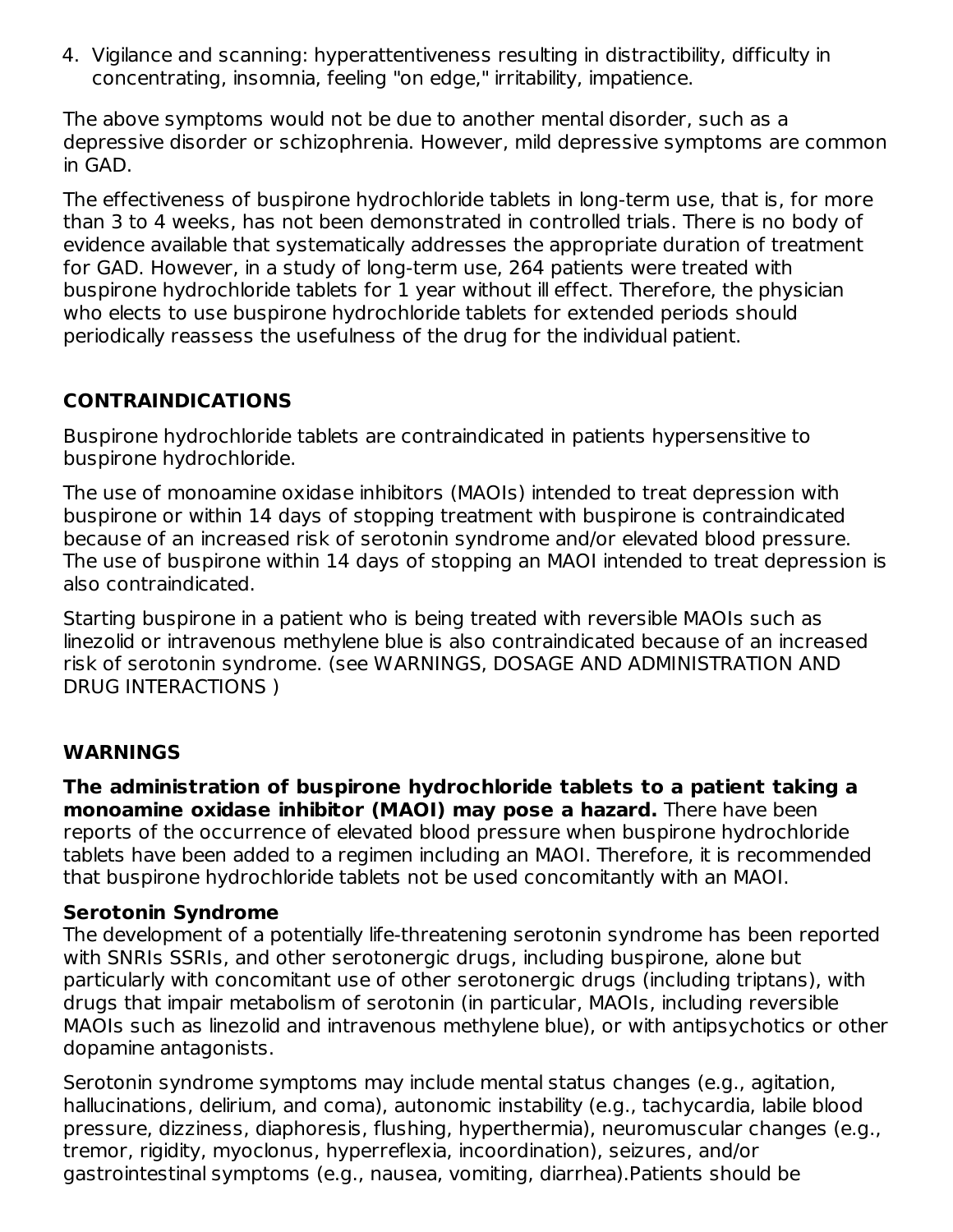monitored for emergence of serotonin syndrome.

The concomitant use of buspirone with MAOIs intended to treat depression is contraindicated. Buspirone should also not be started in a patient who is being treated with reversible MAOIs such as linezolid or intravenous methylene blue. All reports with methylene blue that provided information on the route of administration involved intravenous administration in the dose range of 1 mg/kg to 8 mg/kg. There have been no reports involving the administration of methylene blue by other routes (such as oral tablets or local tissue injection) or at lower doses. There may be circumstances when it is necessary to initiate treatment with a reversible MAOI such as linezolid or intravenous methylene blue in a patient taking buspirone. Buspirone should be discontinued before initiating treatment with the reversible MAOI [see CONTRAINDICATIONS, DOSAGE AND ADMINISTRATION AND DRUG INTERACTIONS].

If concomitant use of buspirone with a 5-hydroxytryptmine receptor agonist (triptan) is clinically warranted, careful observation of the patient is advised, particularly during treatment initiation and dose increases.

The concomitant use of buspirone with serotonin precursors (such as tryptophan) is not recommended.

Treatment with buspirone and any concomitant serotonergic or antidopaminergic agents, including antipsychotics, should be discontinued immediately if the above events occur and supportive symptomatic treatment should be initiated.

Because buspirone hydrochloride tablets have no established antipsychotic activity, it should not be employed in lieu of appropriate antipsychotic treatment.

# **PRECAUTIONS**

#### **General**

#### **Interference with Cognitive and Motor Performance**

Studies indicate that buspirone hydrochloride tablets are less sedating than other anxiolytics and that it does not produce significant functional impairment. However, its CNS effects in any individual patient may not be predictable. Therefore, patients should be cautioned about operating an automobile or using complex machinery until they are reasonably certain that buspirone treatment does not affect them adversely.

While formal studies of the interaction of buspirone hydrochloride with alcohol indicate that buspirone does not increase alcohol-induced impairment in motor and mental performance, it is prudent to avoid concomitant use of alcohol and buspirone.

#### **Potential for Withdrawal Reactions in Sedative/Hypnotic/Anxiolytic Drug-Dependent Patients**

Because buspirone hydrochloride tablets do not exhibit cross-tolerance with benzodiazepines and other common sedative/hypnotic drugs, it will not block the withdrawal syndrome often seen with cessation of therapy with these drugs. Therefore, before starting therapy with buspirone hydrochloride tablets, it is advisable to withdraw patients gradually, especially patients who have been using a CNS-depressant drug chronically, from their prior treatment. Rebound or withdrawal symptoms may occur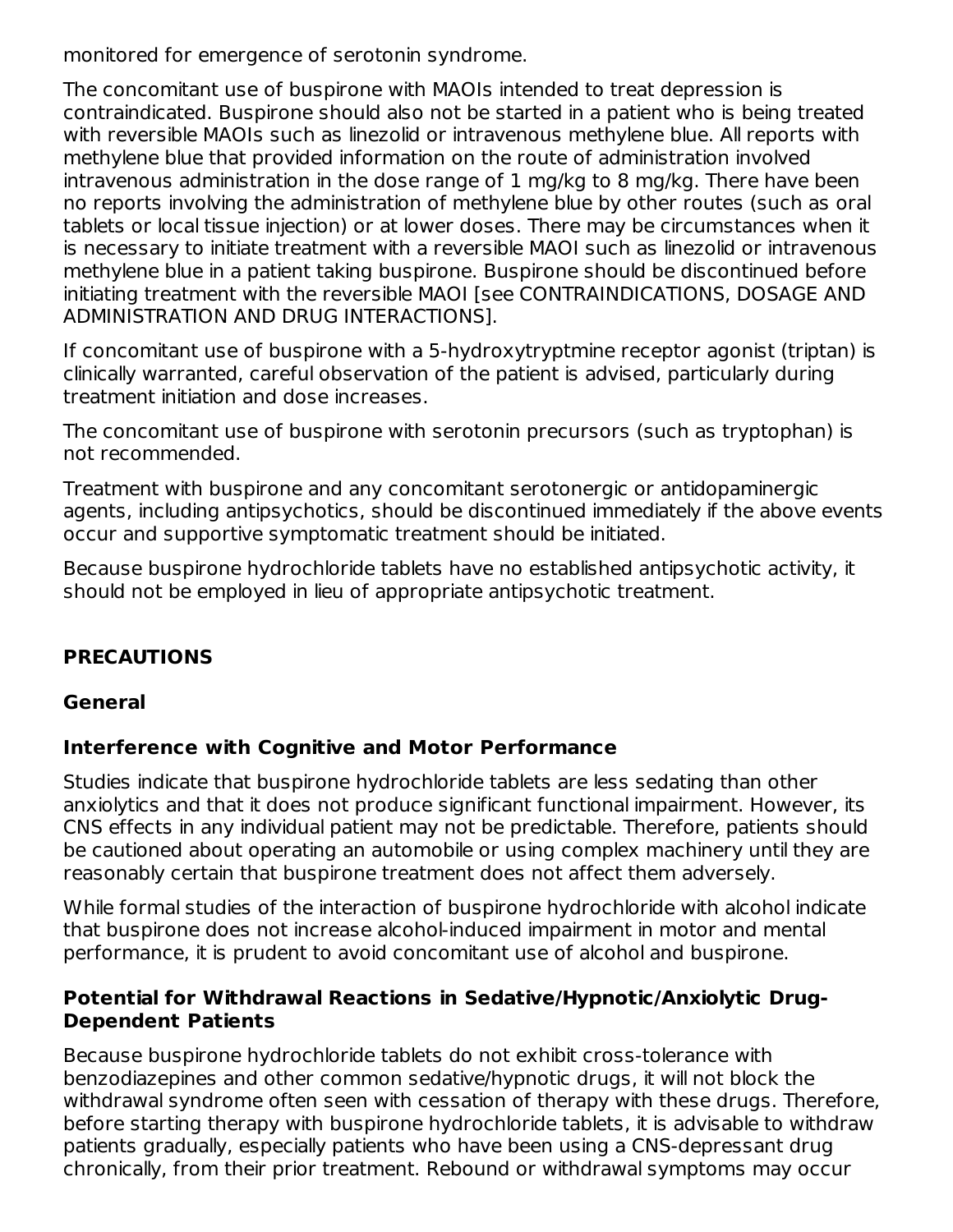over varying time periods, depending in part on the type of drug, and its effective halflife of elimination.

The syndrome of withdrawal from sedative/hypnotic/anxiolytic drugs can appear as any combination of irritability, anxiety, agitation, insomnia, tremor, abdominal cramps, muscle cramps, vomiting, sweating, flu-like symptoms without fever, and occasionally, even as seizures.

## **Possible Concerns Related to Buspirone's Binding to Dopamine Receptors**

Because buspirone can bind to central dopamine receptors, a question has been raised about its potential to cause acute and chronic changes in dopamine-mediated neurological function (e.g., dystonia, pseudo-parkinsonism, akathisia, and tardive dyskinesia). Clinical experience in controlled trials has failed to identify any significant neuroleptic-like activity; however, a syndrome of restlessness, appearing shortly after initiation of treatment, has been reported in some small fraction of buspirone-treated patients. The syndrome may be explained in several ways. For example, buspirone may increase central noradrenergic activity; alternatively, the effect may be attributable to dopaminergic effects (i.e., represent akathisia). See **ADVERSE REACTIONS: Postmarketing Experience**.

#### **Information for Patients**

To assure safe and effective use of buspirone hydrochloride tablets, the following information and instructions should be given to patients:

- 1. Do not take a monoamine oxidase inhibitor (MAOI). Ask your healthcare provider or pharmacist if you are not sure if you take an MAOI, including the antibiotic linezolid.
- 2. Do not take an MAOI within 2 weeks of stopping buspirone unless directed to do so by your physician
- 3. Do not start buspirone if you stopped taking an MAOI in the last 2 weeks unless directed to do so by your physician.
- 4. Inform your physician about any medications, prescription or non-prescription, alcohol, or drugs that you are now taking or plan to take during your treatment with buspirone hydrochloride tablets.
- 5. Inform your physician if you are pregnant, or if you are planning to become pregnant, or if you become pregnant while you are taking buspirone hydrochloride tablets.
- 6. Inform your physician if you are breast-feeding an infant.
- 7. Until you experience how this medication affects you, do not drive a car or operate potentially dangerous machinery.
- 8. You should take buspirone hydrochloride tablets consistently, either always with or always without food.
- 9. During your treatment with buspirone hydrochloride tablets, avoid drinking large amounts of grapefruit juice.

# **Laboratory Tests**

There are no specific laboratory tests recommended.

# **Drug Interactions**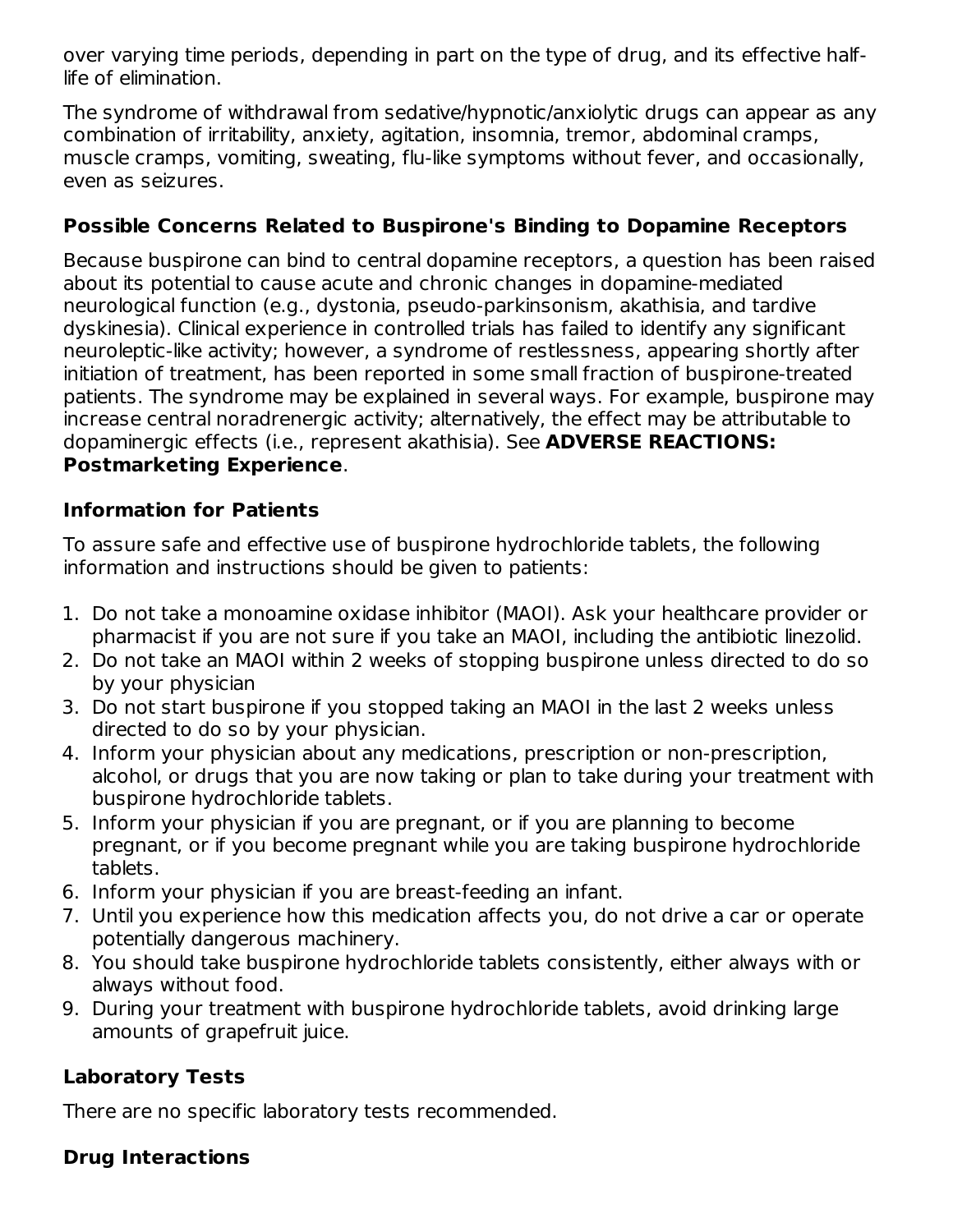## **Psychotropic Agents**

MAO inhibitors: The use of monoamine oxidase inhibitors (MAOIs) intended to treat depression with buspirone or within 14 days of stopping treatment with buspirone is contraindicated because of an increased risk of serotonin syndrome and/or elevated blood pressure. The use of buspirone within 14 days of stopping an MAOI intended to treat depression is also contraindicated.

Starting buspirone in a patient who is being treated with reversible MAOIs such as linezolid or intravenous methylene blue is also contraindicated because of an increased risk of serotonin syndrome. (see WARNINGS, DOSAGE AND ADMINISTRATION AND CONCOMITANT DRUG).

Amitriptyline: After addition of buspirone to the amitriptyline dose regimen, no statistically significant differences in the steady-state pharmacokinetic parameters (C  $_{\sf max}$ , AUC, and C  $_{\sf min}$ ) of amitriptyline or its metabolite nortriptyline were observed.

Diazepam: After addition of buspirone to the diazepam dose regimen, no statistically significant differences in the steady-state pharmacokinetic parameters (C <sub>max</sub>, AUC, and C  $_{\sf min}$ ) were observed for diazepam, but increases of about 15% were seen for nordiazepam, and minor adverse clinical effects (dizziness, headache, and nausea) were observed.

Haloperidol: In a study in normal volunteers, concomitant administration of buspirone and haloperidol resulted in increased serum haloperidol concentrations. The clinical significance of this finding is not clear.

#### Nefazodone: (see **Inhibitors and Inducers of Cytochrome P450 3A4 [CYP3A4]**)

*Trazodone:* There is one report suggesting that the concomitant use of Desyrel  $^{\circledR}$ (trazodone hydrochloride) and buspirone may have caused 3 -to 6-fold elevations on SGPT (ALT) in a few patients. In a similar study attempting to replicate this finding, no interactive effect on hepatic transaminases was identified.

Triazolam/Flurazepam: Coadministration of buspirone with either triazolam or flurazepam did not appear to prolong or intensify the sedative effects of either benzodiazepine.

Other Psychotropics: Because the effects of concomitant administration of buspirone with most other psychotropic drugs have not been studied, the concomitant use of buspirone with other CNS-active drugs should be approached with caution.

#### **Inhibitors and Inducers of Cytochrome P450 3A4 (CYP3A4)**

Buspirone has been shown in vitro to be metabolized by CYP3A4. This finding is consistent with the in vivo interactions observed between buspirone and the following:

Diltiazem and Verapamil: In a study of nine healthy volunteers, coadministration of buspirone (10 mg as a single dose) with verapamil (80 mg t.i.d.) or diltiazem (60 mg t.i.d.) increased plasma buspirone concentrations (verapamil increased AUC and C <sub>max</sub> of buspirone 3.4-fold while diltiazem increased AUC and C  $_{\sf max}$  5.5-fold and 4-fold, respectively.) Adverse events attributable to buspirone may be more likely during concomitant administration with either diltiazem or verapamil. Subsequent dose adjustment may be necessary and should be based on clinical assessment.

Erythromycin: In a study in healthy volunteers, coadministration of buspirone (10 mg as a single dose) with erythromycin (1.5 g/day for 4 days) increased plasma buspirone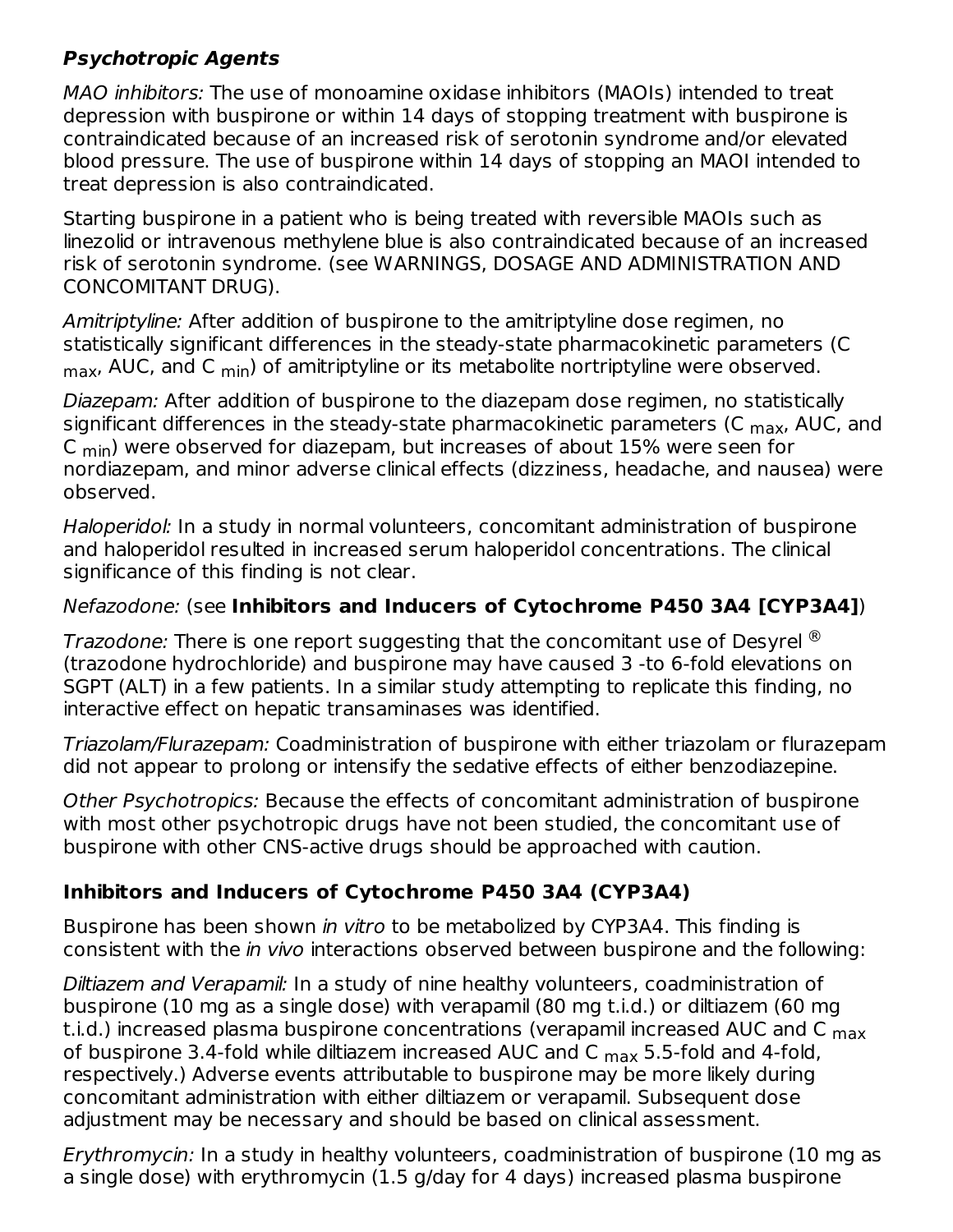concentrations (5-fold increase in C  $_{\sf max}$  and 6-fold increase in AUC). These pharmacokinetic interactions were accompanied by an increased incidence of side effects attributable to buspirone. If the two drugs are to be used in combination, a low dose of buspirone (e.g., 2.5 mg b.i.d.) is recommended. Subsequent dose adjustment of either drug should be based on clinical assessment.

Grapefruit Juice: In a study in healthy volunteers, coadministration of buspirone (10 mg as a single dose) with grapefruit juice (200 mL double-strength t.i.d. for 2 days) increased plasma buspirone concentrations (4.3-fold increase in C <sub>max</sub>; 9.2-fold increase in AUC). Patients receiving buspirone should be advised to avoid drinking such large amounts of grapefruit juice.

Itraconazole: In a study in healthy volunteers, coadministration of buspirone (10 mg as a single dose) with itraconazole (200 mg/day for 4 days) increased plasma buspirone concentrations (13-fold increase in C  $_{\sf max}$  and 19-fold increase in AUC). These pharmacokinetic interactions were accompanied by an increased incidence of side effects attributable to buspirone. If the two drugs are to be used in combination, a low dose of buspirone (e.g., 2.5 mg q.d.) is recommended. Subsequent dose adjustment of either drug should be based on clinical assessment.

Nefazodone: In a study of steady-state pharmacokinetics in healthy volunteers, coadministration of buspirone (2.5 or 5 mg b.i.d.) with nefazodone (250 mg b.i.d.) resulted in marked increases in plasma buspirone concentrations (increases up to 20 fold in C <sub>max</sub> and up to 50-fold in AUC) and statistically significant decreases (about 50%) in plasma concentrations of the buspirone metabolite 1-PP. With 5 mg b.i.d. doses of buspirone, slight increases in AUC were observed for nefazodone (23%) and its metabolites hydroxynefazodone (HO-NEF) (17%) and meta-chlorophenylpiperazine (9%). Slight increases in C  $_{\sf max}$  were observed for nefazodone (8%) and its metabolite HO-NEF (11%). Subjects receiving buspirone 5 mg b.i.d. and nefazodone 250 mg b.i.d. experienced lightheadedness, asthenia, dizziness, and somnolence, adverse events also observed with either drug alone. If the two drugs are to be used in combination, a low dose of buspirone (e.g., 2.5 mg q.d.) is recommended. Subsequent dose adjustment of either drug should be based on clinical assessment.

Rifampin: In a study in healthy volunteers, coadministration of buspirone (30 mg as a single dose) with rifampin (600 mg/day for 5 days) decreased the plasma concentrations (83.7% decrease in C <sub>max</sub>; 89.6% decrease in AUC) and pharmacodynamic effects of buspirone. If the two drugs are to be used in combination, the dosage of buspirone may need adjusting to maintain anxiolytic effect.

#### Other Inhibitors and Inducers of CYP3A4:

Substances that inhibit CYP3A4, such as ketoconazole or ritonavir, may inhibit buspirone metabolism and increase plasma concentrations of buspirone while substances that induce CYP3A4, such as dexamethasone or certain anticonvulsants (phenytoin, phenobarbital, carbamazepine), may increase the rate of buspirone metabolism. If a patient has been titrated to a stable dosage on buspirone, a dose adjustment of buspirone may be necessary to avoid adverse events attributable to buspirone or diminished anxiolytic activity. Consequently, when administered with a potent inhibitor of CYP3A4, a low dose of buspirone used cautiously is recommended. When used in combination with a potent inducer of CYP3A4 the dosage of buspirone may need adjusting to maintain anxiolytic effect.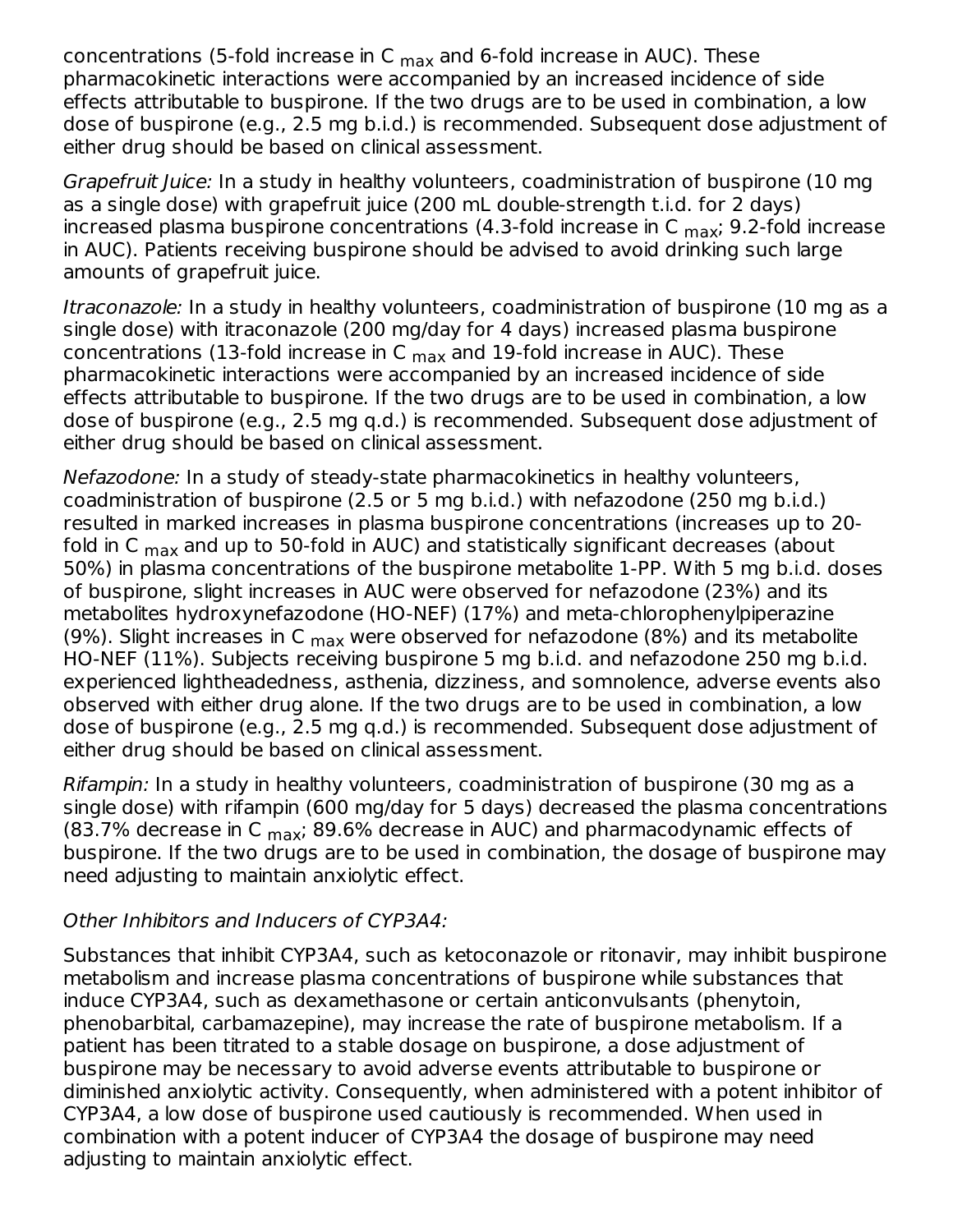#### Other Drugs

*Cimetidine:* Coadministration of buspirone with cimetidine was found to increase C <sub>max</sub> (40%) and T  $_{\sf max}$  (2-fold), but had minimal effects on the AUC of buspirone.

#### Protein Binding

In vitro, buspirone does not displace tightly bound drugs like phenytoin, propranolol, and warfarin from serum proteins. However, there has been one report of prolonged prothrombin time when buspirone was added to the regimen of a patient treated with warfarin. The patient was also chronically receiving phenytoin, phenobarbital, digoxin, and Synthroid  $^{\circledR}$ . I*n vitro*, buspirone may displace less firmly bound drugs like digoxin. The clinical significance of this property is unknown.

Therapeutic levels of aspirin, desipramine, diazepam, flurazepam, ibuprofen, propranolol, thioridazine, and tolbutamide had only a limited effect on the extent of binding of buspirone to plasma proteins (see **CLINICAL PHARMACOLOGY**).

#### **Drug/Laboratory Test Interactions**

Buspirone hydrochloride may interfere with the urinary metanephrine/catecholamine assay. It has been mistakenly read as metanephrine during routine assay testing for pheochromocytoma, resulting in a false positive laboratory result. Buspirone hydrochloride should therefore be discontinued for at least 48 hours prior to undergoing a urine collection for catecholamines.

#### **Carcinogenesis, Mutagenesis, Impairment of Fertility**

No evidence of carcinogenic potential was observed in rats during a 24-month study at approximately 133 times the maximum recommended human oral dose; or in mice, during an 18-month study at approximately 167 times the maximum recommended human oral dose.

With or without metabolic activation, buspirone did not induce point mutations in five strains of Salmonella typhimurium (Ames Test) or mouse lymphoma L5178YTK + cell cultures, nor was DNA damage observed with buspirone in Wi-38 human cells. Chromosomal aberrations or abnormalities did not occur in bone marrow cells of mice given one or five daily doses of buspirone.

#### **Pregnancy:**

#### Teratogenic Effects

Pregnancy Category B: No fertility impairment or fetal damage was observed in reproduction studies performed in rats and rabbits at buspirone doses of approximately 30 times the maximum recommended human dose. In humans, however, adequate and well-controlled studies during pregnancy have not been performed. Because animal reproduction studies are not always predictive of human response, this drug should be used during pregnancy only if clearly needed.

#### **Labor and Delivery**

The effect of buspirone hydrochloride tablets on labor and delivery in women is unknown. No adverse effects were noted in reproduction studies in rats.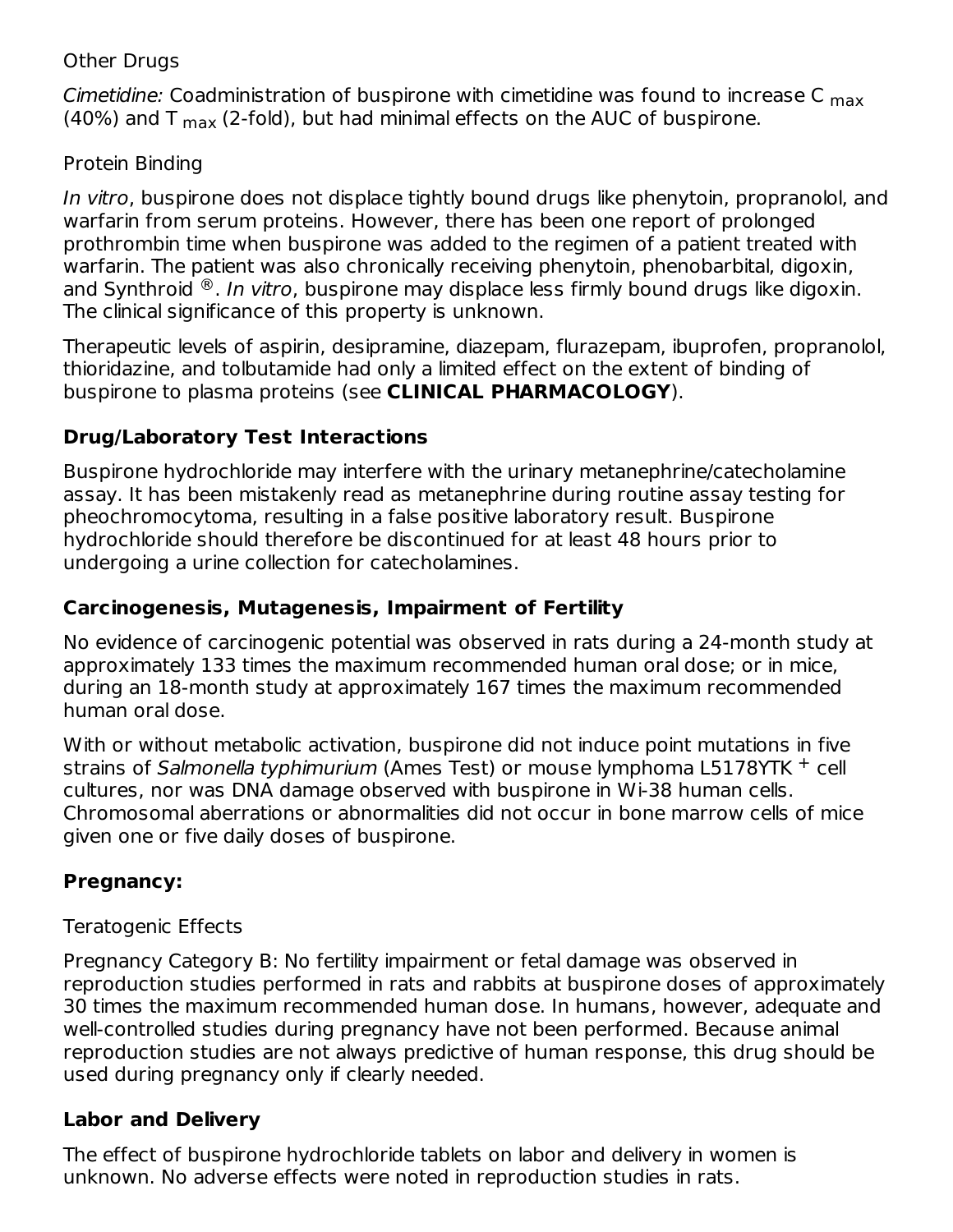#### **Nursing Mothers**

The extent of the excretion in human milk of buspirone or its metabolites is not known. In rats, however, buspirone and its metabolites are excreted in milk. Buspirone hydrochloride tablets administration to nursing women should be avoided if clinically possible.

#### **Pediatric Use**

The safety and effectiveness of buspirone were evaluated in two placebo-controlled 6 week trials involving a total of 559 pediatric patients (ranging from 6 to 17 years of age) with GAD. Doses studied were 7.5 mg to 30 mg b.i.d. (15 to 60 mg/day). There were no significant differences between buspirone and placebo with regard to the symptoms of GAD following doses recommended for the treatment of GAD in adults. Pharmacokinetic studies have shown that, for identical doses, plasma exposure to buspirone and its active metabolite, 1-PP, are equal to or higher in pediatric patients than adults. No unexpected safety findings were associated with buspirone in these trials. There are no long-term safety or efficacy data in this population.

#### **Geriatric Use**

In one study of 6632 patients who received buspirone for the treatment of anxiety, 605 patients were ≥65 years old and 41 were ≥75 years old; the safety and efficacy profiles for these 605 elderly patients (mean age  $= 70.8$  years) were similar to those in the younger population (mean  $age = 43.3$  years). Review of spontaneously reported adverse clinical events has not identified differences between elderly and younger patients, but greater sensitivity of some older patients cannot be ruled out.

There were no effects of age on the pharmacokinetics of buspirone (see **CLINICAL PHARMACOLOGY : Special Populations**).

#### **Use in Patients With Impaired Hepatic or Renal Function**

Buspirone is metabolized by the liver and excreted by the kidneys. A pharmacokinetic study in patients with impaired hepatic or renal function demonstrated increased plasma levels and a lengthened half-life of buspirone. Therefore, the administration of buspirone hydrochloride tablets to patients with severe hepatic or renal impairment cannot be recommended (see **CLINICAL PHARMACOLOGY**).

#### **ADVERSE REACTIONS**

#### **(See also PRECAUTIONS)**

#### **Commonly Observed**

The more commonly observed untoward events associated with the use of buspirone hydrochloride tablets not seen at an equivalent incidence among placebo-treated patients include dizziness, nausea, headache, nervousness, lightheadedness, and excitement.

#### **Associated with Discontinuation of Treatment**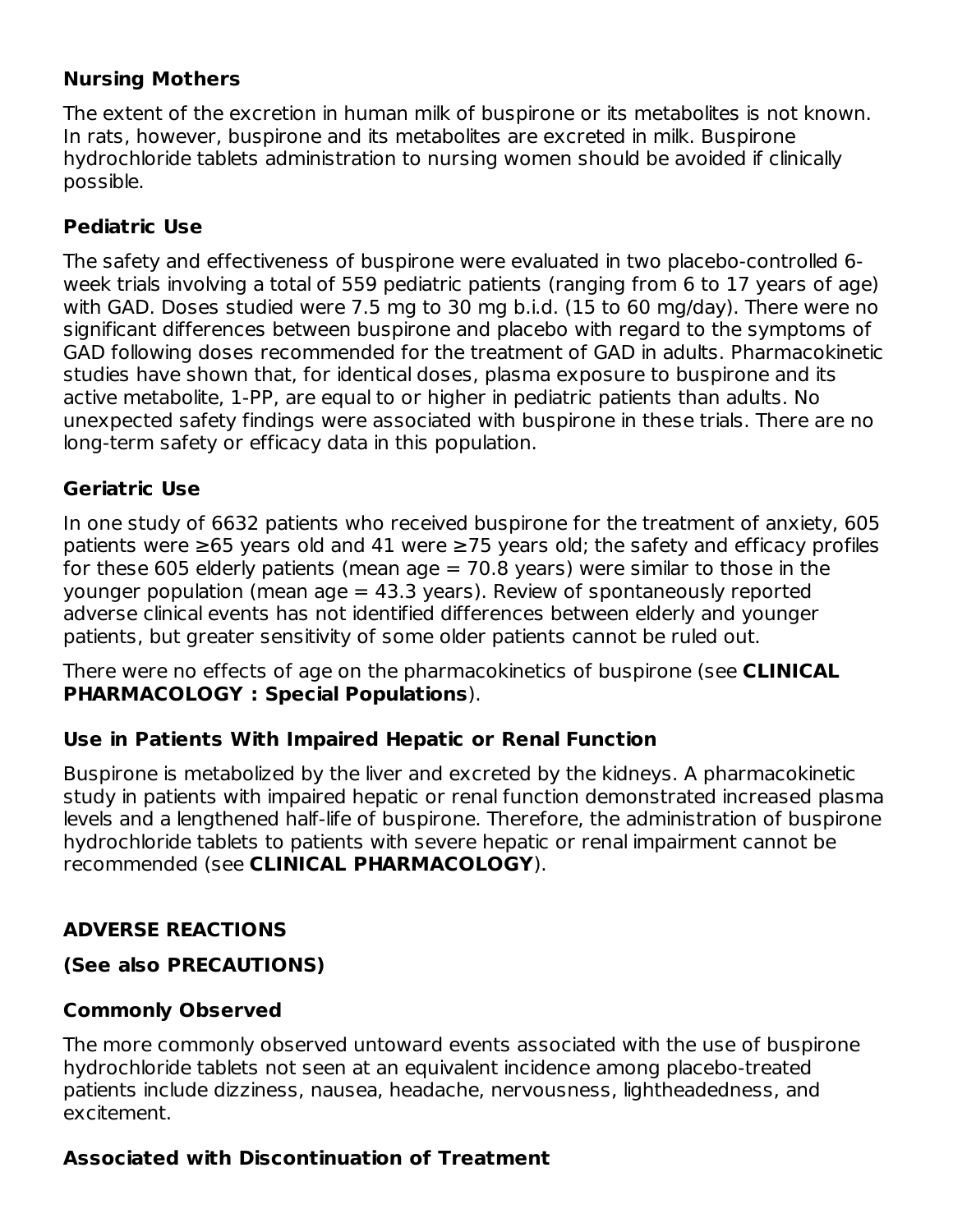One guide to the relative clinical importance of adverse events associated with buspirone hydrochloride tablets is provided by the frequency with which they caused drug discontinuation during clinical testing. Approximately 10% of the 2200 anxious patients who participated in the buspirone hydrochloride tablets premarketing clinical efficacy trials in anxiety disorders lasting 3 to 4 weeks discontinued treatment due to an adverse event. The more common events causing discontinuation included: central nervous system disturbances (3.4%), primarily dizziness, insomnia, nervousness, drowsiness, and lightheaded feeling; gastrointestinal disturbances (1.2%), primarily nausea; and miscellaneous disturbances (1.1%), primarily headache and fatigue. In addition, 3.4% of patients had multiple complaints, none of which could be characterized as primary.

#### **Incidence in Controlled Clinical Trials**

The table that follows enumerates adverse events that occurred at a frequency of 1% or more among buspirone hydrochloride patients who participated in 4-week, controlled trials comparing buspirone hydrochloride tablets with placebo. The frequencies were obtained from pooled data for 17 trials. The prescriber should be aware that these figures cannot be used to predict the incidence of side effects in the course of usual medical practice where patient characteristics and other factors differ from those which prevailed in the clinical trials. Similarly, the cited frequencies cannot be compared with figures obtained from other clinical investigations involving different treatments, uses, and investigators. Comparison of the cited figures, however, does provide the prescribing physician with some basis for estimating the relative contribution of drug and nondrug factors to the side-effect incidence rate in the population studied.

| <b>TREATMENT-EMERGENT ADVERSE EXPERIENCE INCIDENCE IN</b> |
|-----------------------------------------------------------|
| PLACEBO-CONTROLLED CLINICAL TRIALS *(Percent of Patients  |
| <b>Reporting</b> )                                        |

|                                | <b>Buspirone</b> | <b>Placebo</b> |
|--------------------------------|------------------|----------------|
| <b>Adverse Experience</b>      | $(n=477)$        | $(n=464)$      |
| Cardiovascular                 |                  |                |
| Tachycardia/Palpitations       | $\mathbf{1}$     | 1              |
| <b>CNS</b>                     |                  |                |
| <b>Dizziness</b>               | 12               | 3              |
| <b>Drowsiness</b>              | 10               | 9              |
| Nervousness                    | 5                | 1              |
| Insomnia                       | 3                | 3              |
| Lightheadedness                | 3                |                |
| <b>Decreased Concentration</b> | 2                | $\overline{2}$ |
| Excitement                     | 2                |                |
| Anger/Hostility                | $\overline{2}$   |                |
| Confusion                      | 2                |                |
| Depression                     | 2                | 2              |
| <b>EENT</b>                    |                  |                |
| <b>Blurred Vision</b>          | $\overline{2}$   |                |
| Gastrointestinal               |                  |                |
| Nausea                         | 8                | 5              |
| Dry Mouth                      | 3                | 4              |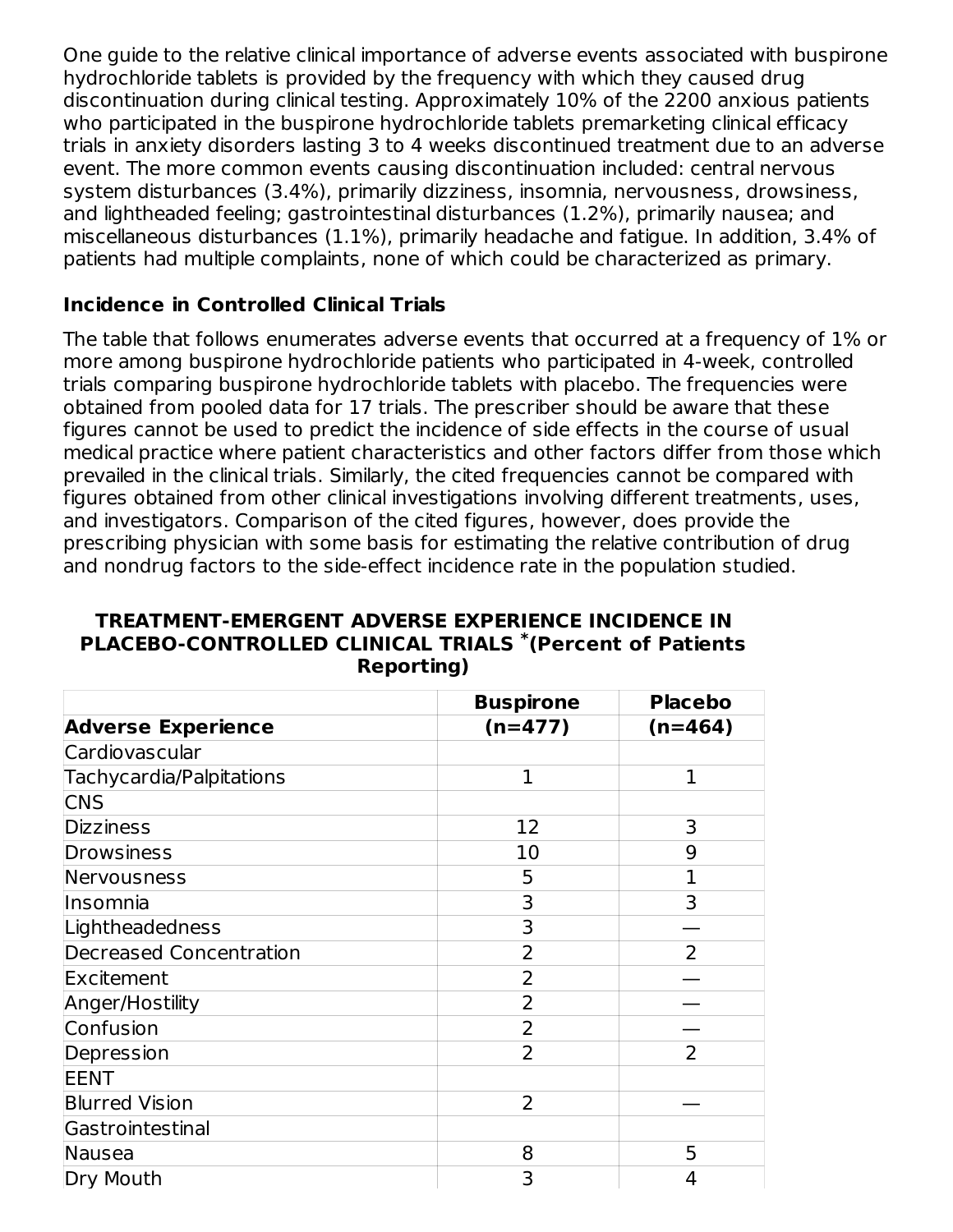| Abdominal/Gastric Distress  | $\overline{2}$ | $\overline{2}$ |
|-----------------------------|----------------|----------------|
| Diarrhea                    | 2              |                |
| Constipation                | 1              | $\overline{2}$ |
| Vomiting                    |                | $\overline{2}$ |
| Musculoskeletal             |                |                |
| Musculoskeletal Aches/Pains | 1              |                |
| Neurological                |                |                |
| Numbness                    | $\overline{2}$ |                |
| Paresthesia                 |                |                |
| Incoordination              |                |                |
| Tremor                      |                |                |
| <b>Skin</b>                 |                |                |
| Skin Rash                   | 1              |                |
| Miscellaneous               |                |                |
| Headache                    | 6              | 3              |
| Fatigue                     | 4              | 4              |
| <b>Weakness</b>             | $\overline{2}$ |                |
| Sweating/Clamminess         |                |                |

 $\hspace{0.1mm}^*$  Events reported by at least 1% of buspirone hydrochloride patients are included.  $-$ Incidence less than 1%.

#### **Other Events Observed During the Entire Premarketing Evaluation of Buspirone Hydrochloride Tablets**

During its premarketing assessment, buspirone hydrochloride tablets were evaluated in over 3500 subjects. This section reports event frequencies for adverse events occurring in approximately 3000 subjects from this group who took multiple doses of buspirone hydrochloride tablets in the dose range for which buspirone is being recommended (i.e., the modal daily dose of buspirone hydrochloride tablets fell between 10 mg and 30 mg for 70% of the patients studied) and for whom safety data were systematically collected. The conditions and duration of exposure to buspirone hydrochloride tablets varied greatly, involving well-controlled studies as well as experience in open and uncontrolled clinical settings. As part of the total experience gained in clinical studies, various adverse events were reported. In the absence of appropriate controls in some of the studies, a causal relationship to buspirone hydrochloride treatment cannot be determined. The list includes all undesirable events reasonably associated with the use of the drug.

The following enumeration by organ system describes events in terms of their relative frequency of reporting in this data base.

Events of major clinical importance are also described in the **PRECAUTIONS** section.

The following definitions of frequency are used: Frequent adverse events are defined as those occurring in at least 1/100 patients. Infrequent adverse events are those occurring in 1/100 to 1/1000 patients, while rare events are those occurring in less than 1/1000 patients.

#### Cardiovascular

Frequent was nonspecific chest pain; infrequent were syncope, hypotension, and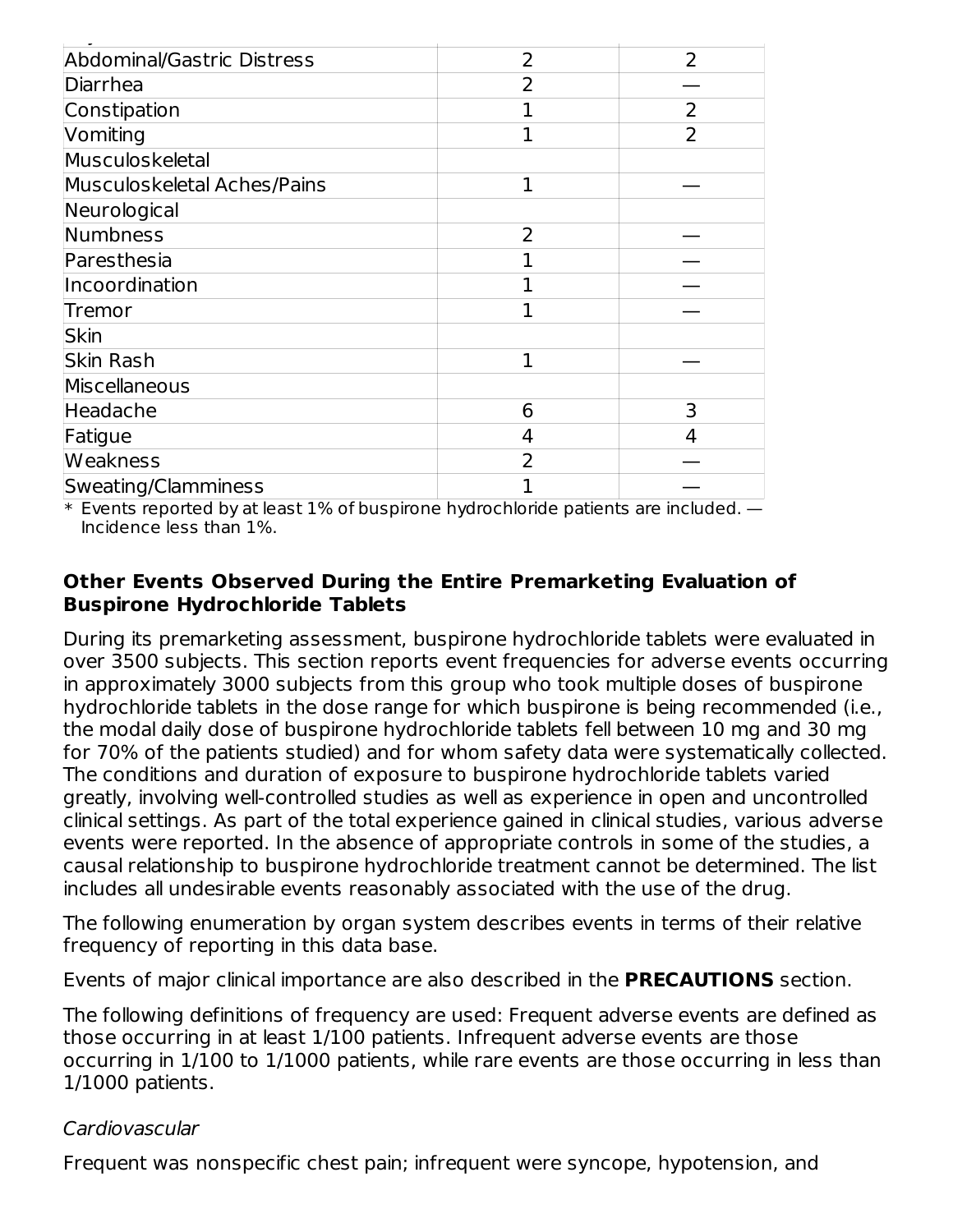hypertension; rare were cerebrovascular accident, congestive heart failure, myocardial infarction, cardiomyopathy, and bradycardia.

#### Central Nervous System

Frequent were dream disturbances; infrequent were depersonalization, dysphoria, noise intolerance, euphoria, akathisia, fearfulness, loss of interest, dissociative reaction, hallucinations, involuntary movements, slowed reaction time, suicidal ideation, and seizures; rare were feelings of claustrophobia, cold intolerance, stupor, and slurred speech and psychosis.

#### EENT

Frequent were tinnitus, sore throat, and nasal congestion; infrequent were redness and itching of the eyes, altered taste, altered smell, and conjunctivitis; rare were inner ear abnormality, eye pain, photophobia, and pressure on eyes.

#### Endocrine

Rare were galactorrhea and thyroid abnormality.

#### Gastrointestinal

Infrequent were flatulence, anorexia, increased appetite, salivation, irritable colon, and rectal bleeding; rare was burning of the tongue.

#### **Genitourinary**

Infrequent were urinary frequency, urinary hesitancy, menstrual irregularity and spotting, and dysuria; rare were amenorrhea, pelvic inflammatory disease, enuresis, and nocturia.

#### Musculoskeletal

Infrequent were muscle cramps, muscle spasms, rigid/stiff muscles, and arthralgias; rare was muscle weakness.

#### Respiratory

Infrequent were hyperventilation, shortness of breath, and chest congestion; rare was epistaxis.

#### Sexual Function

Infrequent were decreased or increased libido; rare were delayed ejaculation and impotence.

#### Skin

Infrequent were edema, pruritus, flushing, easy bruising, hair loss, dry skin, facial edema, and blisters; rare were acne and thinning of nails.

#### Clinical Laboratory

Infrequent were increases in hepatic aminotransferases (SGOT, SGPT); rare were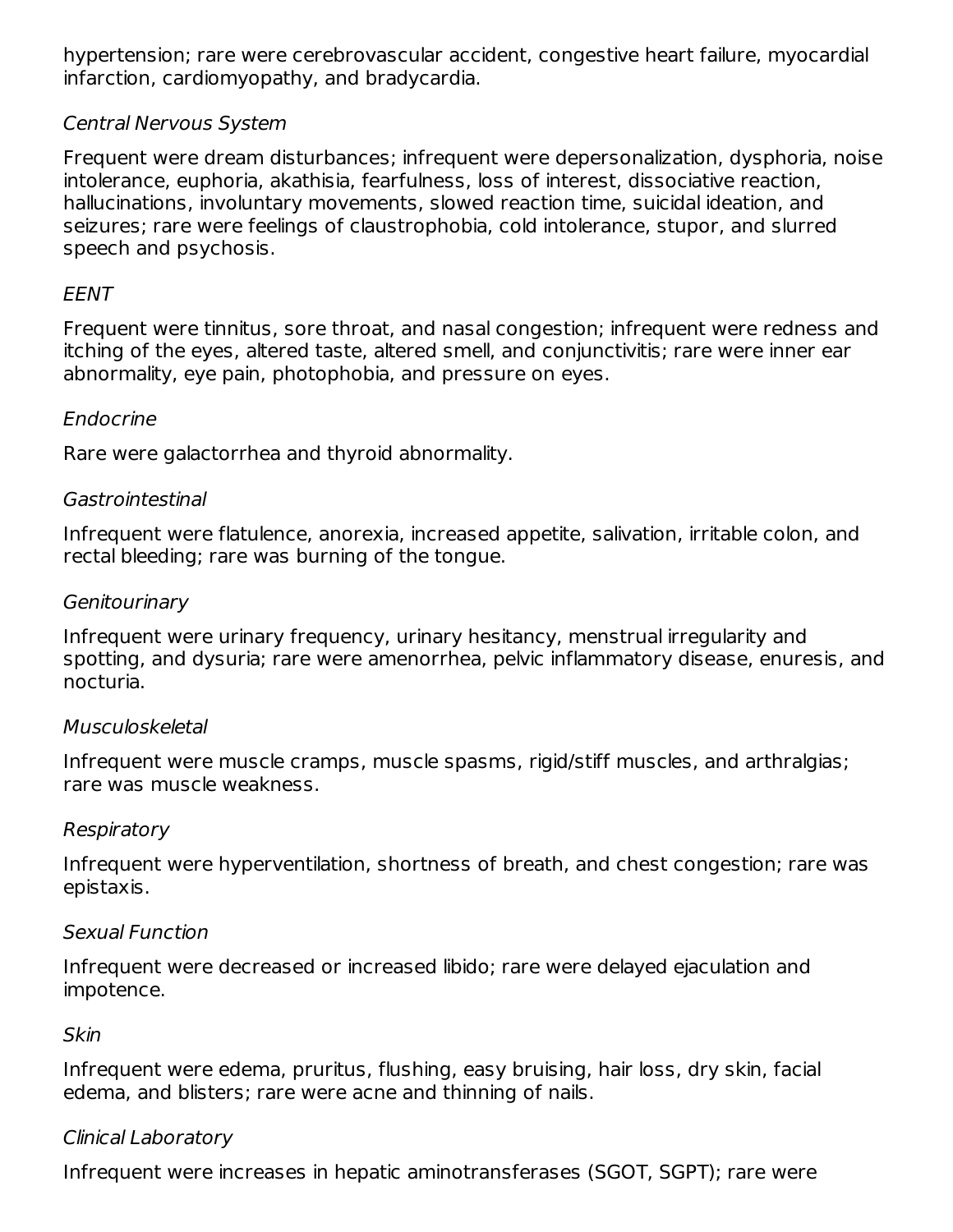eosinophilia, leukopenia, and thrombocytopenia.

#### **Miscellaneous**

Infrequent were weight gain, fever, roaring sensation in the head, weight loss, and malaise; rare were alcohol abuse, bleeding disturbance, loss of voice, and hiccoughs.

#### **Postmarketing Experience**

Postmarketing experience has shown an adverse experience profile similar to that given above. Voluntary reports since introduction have included rare occurrences of allergic reactions (including urticaria), angioedema, cogwheel rigidity, dizziness (rarely reported as vertigo), dystonic reactions (including dystonia), ataxias, extrapyramidal symptoms, dyskinesias (acute and tardive), ecchymosis, emotional lability, serotonin syndrome, transient difficulty with recall, urinary retention, visual changes (including tunnel vision), parkinsonism, akathisia, restless leg syndrome, and restlessness. Because of the uncontrolled nature of these spontaneous reports, a causal relationship to buspirone hydrochloride tablets treatment has not been determined.

## **DRUG ABUSE AND DEPENDENCE**

#### **Controlled Substance Class**

Buspirone hydrochloride is not a controlled substance.

#### **Physical and Psychological Dependence**

In human and animal studies, buspirone has shown no potential for abuse or diversion and there is no evidence that it causes tolerance, or either physical or psychological dependence. Human volunteers with a history of recreational drug or alcohol usage were studied in two double-blind clinical investigations. None of the subjects were able to distinguish between buspirone hydrochloride tablets and placebo. By contrast, subjects showed a statistically significant preference for methaqualone and diazepam. Studies in monkeys, mice, and rats have indicated that buspirone lacks potential for abuse.

Following chronic administration in the rat, abrupt withdrawal of buspirone did not result in the loss of body weight commonly observed with substances that cause physical dependency.

Although there is no direct evidence that buspirone hydrochloride tablets causes physical dependence or drug-seeking behavior, it is difficult to predict from experiments the extent to which a CNS-active drug will be misused, diverted, and/or abused once marketed. Consequently, physicians should carefully evaluate patients for a history of drug abuse and follow such patients closely, observing them for signs of buspirone hydrochloride tablets misuse or abuse (e.g., development of tolerance, incrementation of dose, drug-seeking behavior).

# **OVERDOSAGE**

#### **Signs and Symptoms**

In clinical pharmacology trials, doses as high as 375 mg/day were administered to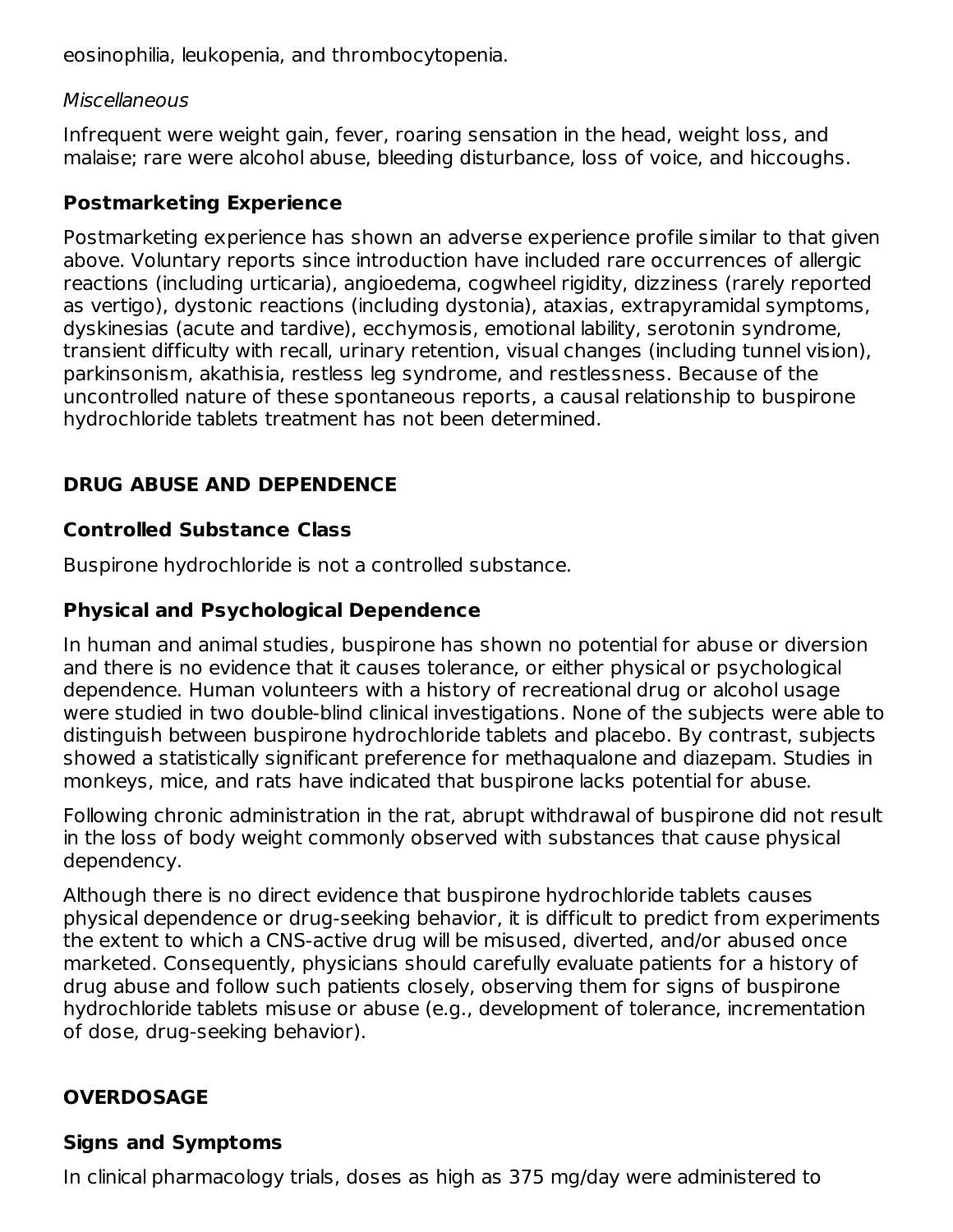healthy male volunteers. As this dose was approached, the following symptoms were observed: nausea, vomiting, dizziness, drowsiness, miosis, and gastric distress. A few cases of overdosage have been reported, with complete recovery as the usual outcome. No deaths have been reported following overdosage with buspirone hydrochloride tablets alone. Rare cases of intentional overdosage with a fatal outcome were invariably associated with ingestion of multiple drugs and/or alcohol, and a causal relationship to buspirone could not be determined. Toxicology studies of buspirone yielded the following LD <sub>50</sub> values: mice, 655 mg/kg; rats, 196 mg/kg; dogs, 586 mg/kg; and monkeys, 356 mg/kg. These dosages are 160 to 550 times the recommended human daily dose.

## **Recommended Overdose Treatment**

General symptomatic and supportive measures should be used along with immediate gastric lavage. Respiration, pulse, and blood pressure should be monitored as in all cases of drug overdosage. No specific antidote is known to buspirone, and dialyzability of buspirone has not been determined.

# **DOSAGE AND ADMINISTRATION**

The recommended initial dose is 15 mg daily (7.5 mg b.i.d.). To achieve an optimal therapeutic response, at intervals of 2 to 3 days the dosage may be increased 5 mg per day, as needed. The maximum daily dosage should not exceed 60 mg per day. In clinical trials allowing dose titration, divided doses of 20 mg to 30 mg per day were commonly employed.

The bioavailability of buspirone is increased when given with food as compared to the fasted state (see **CLINICAL PHARMACOLOGY**). Consequently, patients should take buspirone in a consistent manner with regard to the timing of dosing; either always with or always without food.

When buspirone is to be given with a potent inhibitor of CYP3A4, the dosage recommendations described in the **PRECAUTIONS: Drug Interactions** section should be followed.

#### **Switching a Patient To or From a Monoamine Oxidase Inhibitor (MAOI) Antidepressant**

At least 14 days should elapse between discontinuation of an MAOI intended to treat depression and initiation of therapy with buspirone hydrochloride tablets. Conversely, at least 14 days should be allowed after stopping buspirone hydrochloride tablets before starting an MAOI antidepressant CONTRAINDICATIONS and DRUG INTERACTIONS).

#### **Use of Buspirone Hydrochloride Tablets with (Reversible) MAOIs, Such as Linezolid or Methylene Blue**

Do not start buspirone hydrochloride tablets in a patient who is being treated with a reversible MAOI such as linezolid or intravenous methylene blue because there is an increased risk of serotonin syndrome. In a patient who requires more urgent treatment of a psychiatric condition, non-pharmacological interventions, including hospitalization, should be considered [see CONTRAINDICATIONS and DRUG INTERACTIONS).

In some cases, a patient already receiving therapy with buspirone hydrochloride tablets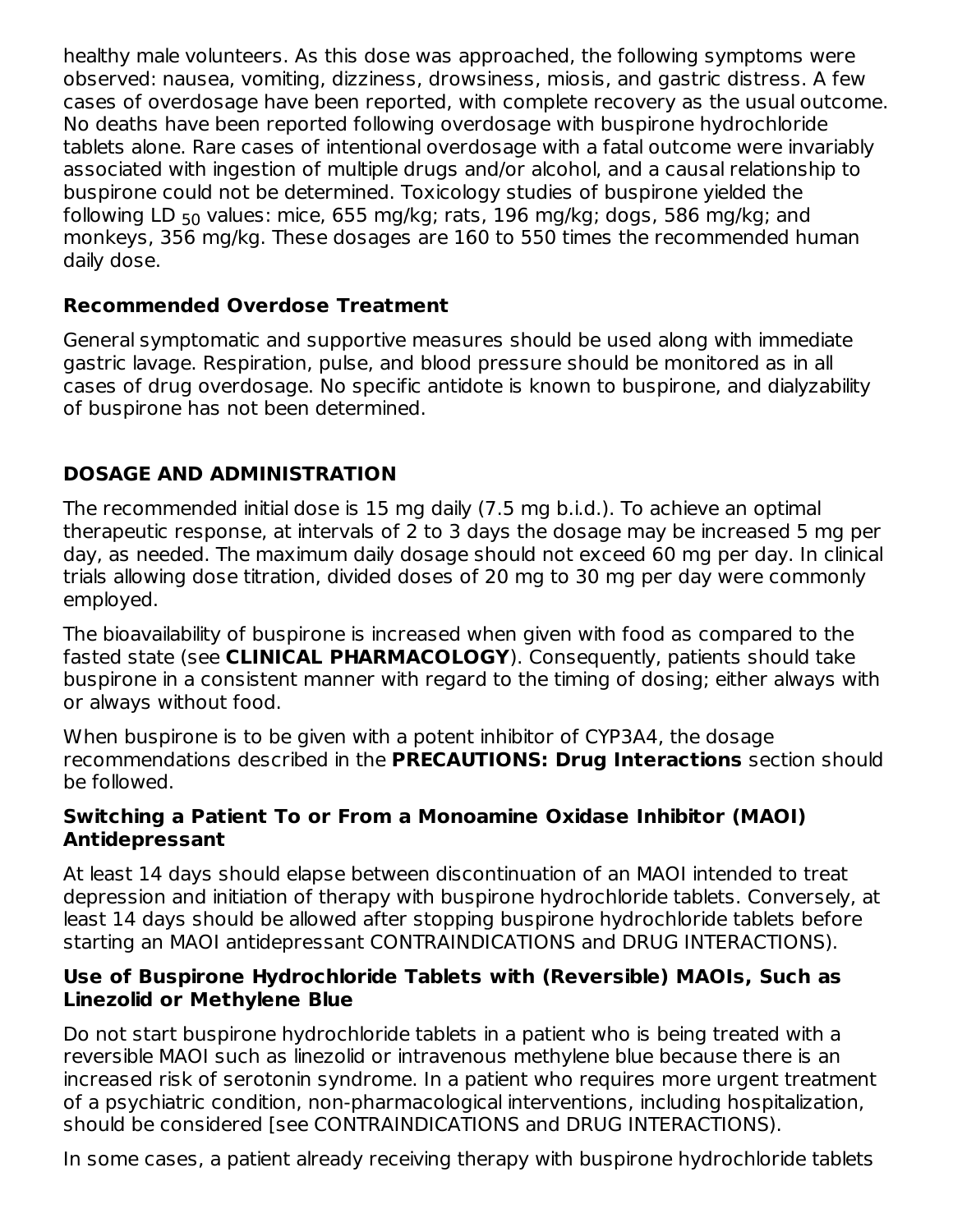may require urgent treatment with linezolid or intravenous methylene blue. If acceptable alternatives to linezolid or intravenous methylene blue treatment are not available and the potential benefits of linezolid or intravenous methylene blue treatment are judged to outweigh the risks of serotonin syndrome in a particular patient, buspirone hydrochloride tablets should be stopped promptly, and linezolid or intravenous methylene blue can be administered. The patient should be monitored for symptoms of serotonin syndrome for 2 weeks or until 24 hours after the last dose of linezolid or intravenous methylene blue, whichever comes first. Therapy with buspirone hydrochloride tablets may be resumed 24 hours after the last dose of linezolid or intravenous methylene blue (see WARNINGS).

The risk of administering methylene blue by non-intravenous routes (such as oral tablets or by local injection) or in intravenous doses much lower than 1 mg per kg with buspirone hydrochloride tablets is unclear. The clinician should, nevertheless, be aware of the possibility of emergent symptoms of serotonin syndrome with such use (see CONTRAINDICATIONS, WARNINGS and DRUG INTERACTIONS).

#### **HOW SUPPLIED**

BusPIRone Hydrochloride Tablets, USP 5 mg are available as white colored, ovoid rectangular shape, biconvex, uncoated tablets, debossed with "B" and "1" on either side of breakline on one side and another side is plain containing 5 mg buspirone hydrochloride (NDC 16729-200), packaged in bottles of 100 tablets (NDC 16729-200- 01), 500 tablets (NDC 16729- 200-16) and 1,000 tablets (NDC 16729-200-17).

BusPIRone Hydrochloride Tablets, USP 7.5 mg are available as white colored, ovoid rectangular shape, biconvex, uncoated tablets, debossed with "B" and "2" on either side of breakline on one side and another side is plain containing 7.5 mg buspirone hydrochloride (NDC 16729- 201), packaged in bottles of 100 tablets (NDC 16729-201- 01), 500 tablets(NDC 16729- 201-16) and 1,000 tablets (NDC 16729-201-17).

BusPIRone Hydrochloride Tablets, USP 10 mg are available as white colored, ovoid rectangular shape, biconvex, uncoated tablet, debossed with "B" and "3" on either side of breakline on one side and another side is plain containing 10 mg buspirone hydrochloride (NDC 16729-202), packaged in bottles of 100 tablets (NDC 16729-202- 01), 500 tablets (NDC 16729-202- 16) and 1,000 tablets (NDC 16729-202-17).

BusPIRone Hydrochloride Tablets, USP 15 mg are available as white colored, rectangle shape, beveled edge, uncoated tablets, debossed with two breaklines in between "B" and "4" on one side, another side is plain with two breaklines and having one breakline on side surface containing 15 mg buspirone hydrochloride (NDC 16729-203). These tablets are scored to provide 15 mg (entire tablet), 10 mg (two- third of a tablet), 7.5 mg (one-half of a tablet) or 5 mg (one third of a tablet) are packaged in bottles of 60 tablets (NDC 16729-203-12), 100 tablets (NDC 16729-203-01), 180 tablets (NDC 16729-203- 59), 500 tablets (NDC 16729-203-16) and 1,000 tablets (NDC 16729-203-17).

BusPIRone Hydrochloride Tablets, USP 30 mg are available as white colored, rectangle shape, beveled edge, uncoated tablets, debossed with two breaklines in between "B" & "8" on one side, another side is plain with two breaklines and having one breakline on side surface containing 30 mg buspirone hydrochloride (NDC 16729-289), these tablets are scored to provide 30 mg (entire tablet), 20 mg (two- thirds of a tablet), 15 mg (onehalf of a tablet) or 10 mg (one-third of a tablet) are packaged in bottles of 60 tablets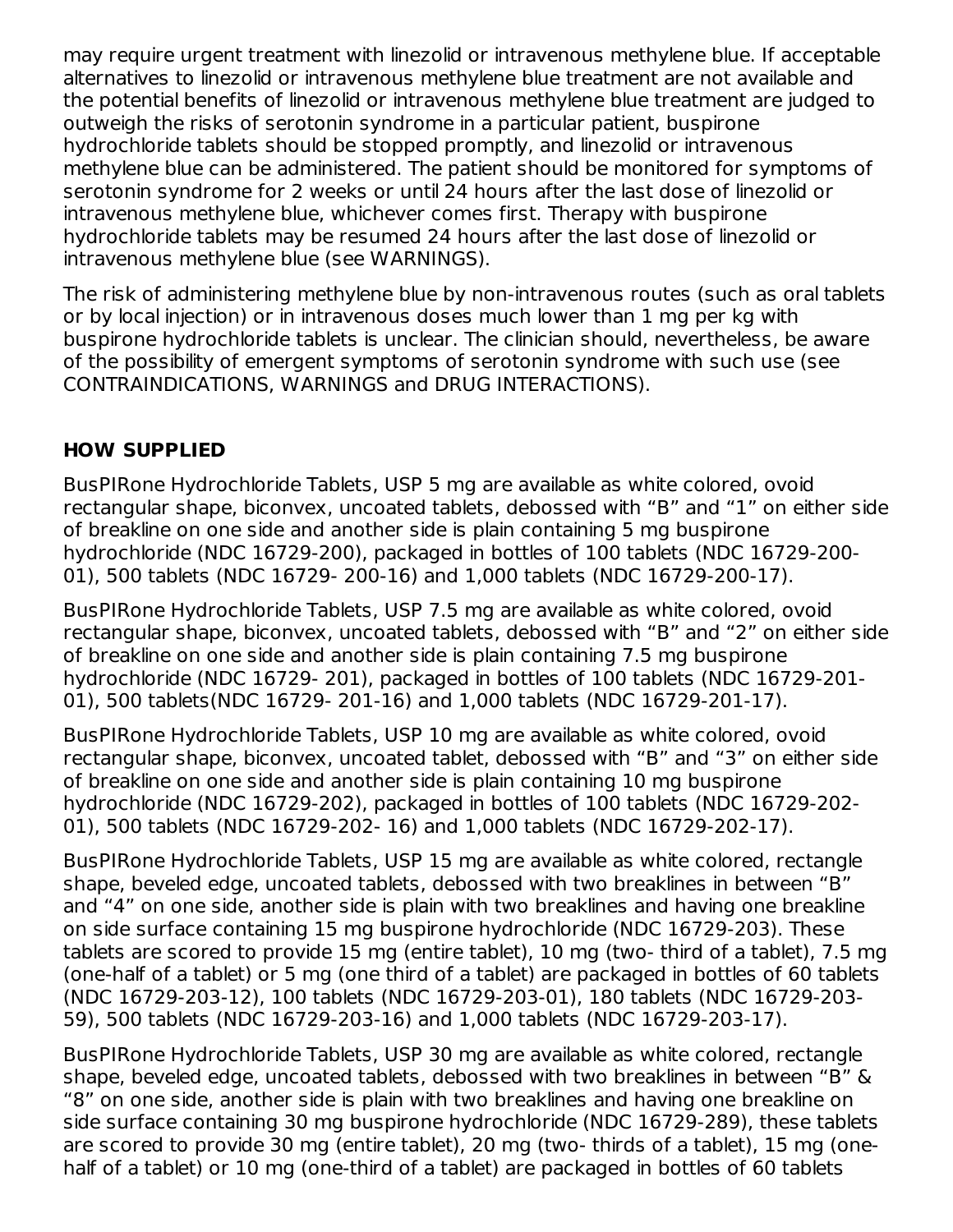(NDC 16729- 289-12), 100 tablets (NDC 16729-289-01), 180 tablets (NDC 16729-289- 59), 500 tablets (NDC 16729-289-16) and 1,000 tablets (NDC 16729-289-17).

PHARMACIST: Dispense in a tight, light-resistant container as defined in the USP, with a child-resistant closure (as required).

Store at 25°C (77°F); excursions permitted between 15° C to 30° C (59° F to 86° F) [see USP controlled room temperature].

KEEP THIS AND ALL OUT OF THE REACH OF CHILDREN.

#### **REFERENCES**

1. American Psychiatric Association, Ed.: Diagnostic and Statistical Manual of Mental Disorders-III, American Psychiatric Association, May 1980.

Synthroid  $\mathcal{R}$  is the registered trademark of Abbott Laboratories.

#### **Manufactured For:**

Accord Healthcare, Inc., 1009 Slater Road, Suite 210-B, Durham, NC 27703, USA.

#### **Manufactured By:**

Intas Pharmaceuticals Limited, Ahmedabad-380 054, India

10 1652 1 6009050

Issued May, 2021

#### **PATIENT INFORMATION**

#### **BUSPIRONE HYDROCHLORIDE TABLETS (byoo-SPY-rone-HIGH-droe-KLOR-ide)**

**HOW TO USE:**

#### **BusPIRone Hydrochloride Tablets**

#### **15 mg and 30 mg**

Response to buspirone varies among individuals. Your physician may find it necessary to adjust your dosage to obtain the proper response.

This tablet design makes dosage adjustments easy. Each tablet is scored and can be broken accurately to provide any of the following dosages: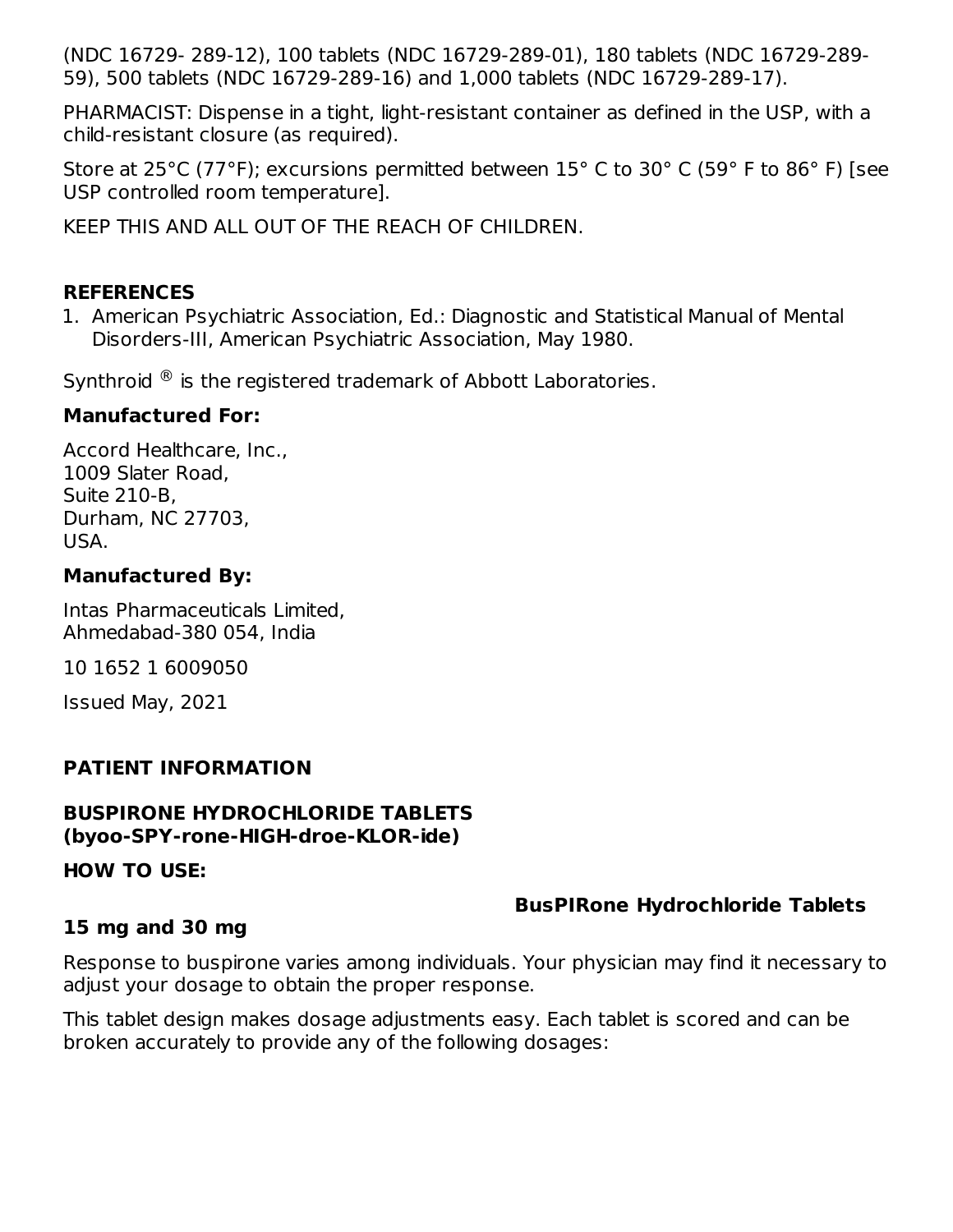| If<br>your<br>tablet: |                                | doctor prescribed the 15 mg   If your doctor prescribed the 30 mg tablet: |
|-----------------------|--------------------------------|---------------------------------------------------------------------------|
| В<br>4                | 15 mg (the entire tablet)      | 30 mg (the entire tablet)<br>в<br>8                                       |
| В                     | 10 mg (two-thirds of a tablet) | 20 mg (two-third of a tablet)<br>B                                        |
| B                     | 5 mg (one-third of a tablet)   | B<br>10 mg (one-third of a tablet)                                        |
|                       | 7.5 mg (one-half of a tablet)  | в<br>15 mg (one-half of a tablet)                                         |

To break a tablet accurately and easily, hold the tablet between your thumbs and index fingers close to the appropriate tablet score (groove) as shown below. Then, with the tablet score facing you, apply pressure and snap the tablet segments apart (segments breaking incorrectly should not be used).



#### **Manufactured For:**

Accord Healthcare, Inc., 1009 Slater Road, Suite 210-B, Durham, NC 27703, USA.

#### **Manufactured By:**

Intas Pharmaceuticals Limited, Ahmedabad-380 054, India

10 1652 1 6009050

Issued May, 2021

#### **PRINCIPAL DISPLAY PANEL**

#### **BusPIRone Hydrochloride Tablets USP**

#### **5 mg 500 Tablets**

NDC 16729- **200**-16

#### **Rx Only**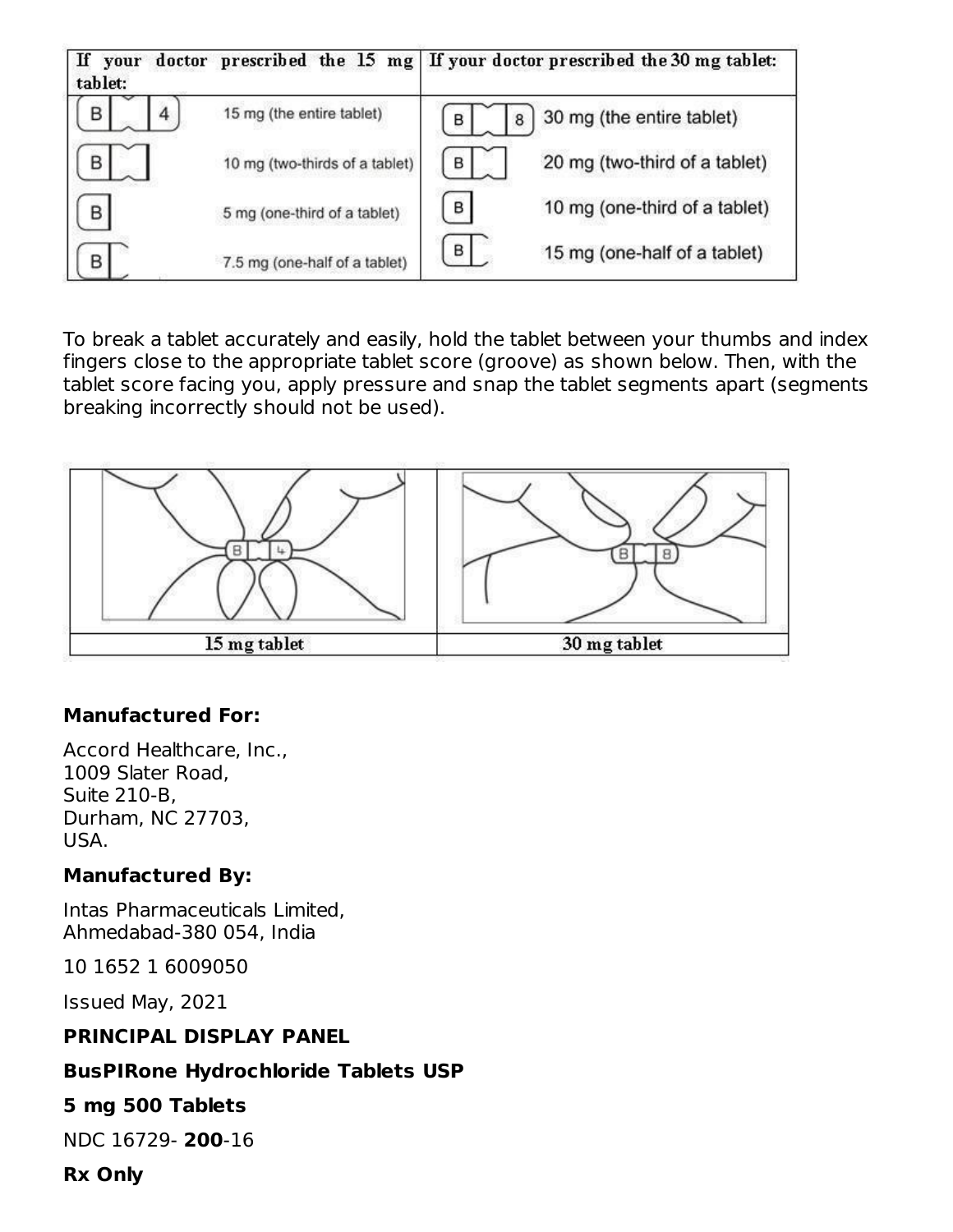

#### **BusPIRone Hydrochloride Tablets USP**

#### **7.5 mg 500 Tablets**

NDC 16729- **201**-16

#### **Rx Only**

#### **Each tablet contains Buspirone** Hydrochloride USP 7.5 mg

Usual Dosage: See package insert for full prescribing information.

Store at 25°C (77°F); excursions permitted between 15°C to 30°C (59°F to 86°F) [see USP controlled room temperature].

Dispense in a tight, light-resistant container as defined in the USP.

#### **KEEP THIS AND ALL MEDICINES** OUT OF THE REACH OF CHILDREN.

Manufactured for: Accord Healthcare, Inc., Durham, NC 27703.

Manufactured by: Intas Pharmaceuticals Limited, Ahmedabad - 382 210, INDIA.

# NDC 16729-201-16

# **BusPIRone Hydrochloride Tablets USP**

No.: G/1339

غل

Мģ.

NL095

 $7.5<sub>mg</sub>$ 

## **Rx Only**

20910673112 PHARMACIST: PLEASE DISPENSE WITH PATIENT INFORMATION LEAFLET PROVIDED SEPARATELY.

#### 500 Tablets





Keep area blank & varnish free for overcoding Lot and EXP & Data matrix 50 X 30 mm

**BusPIRone Hydrochloride Tablets USP**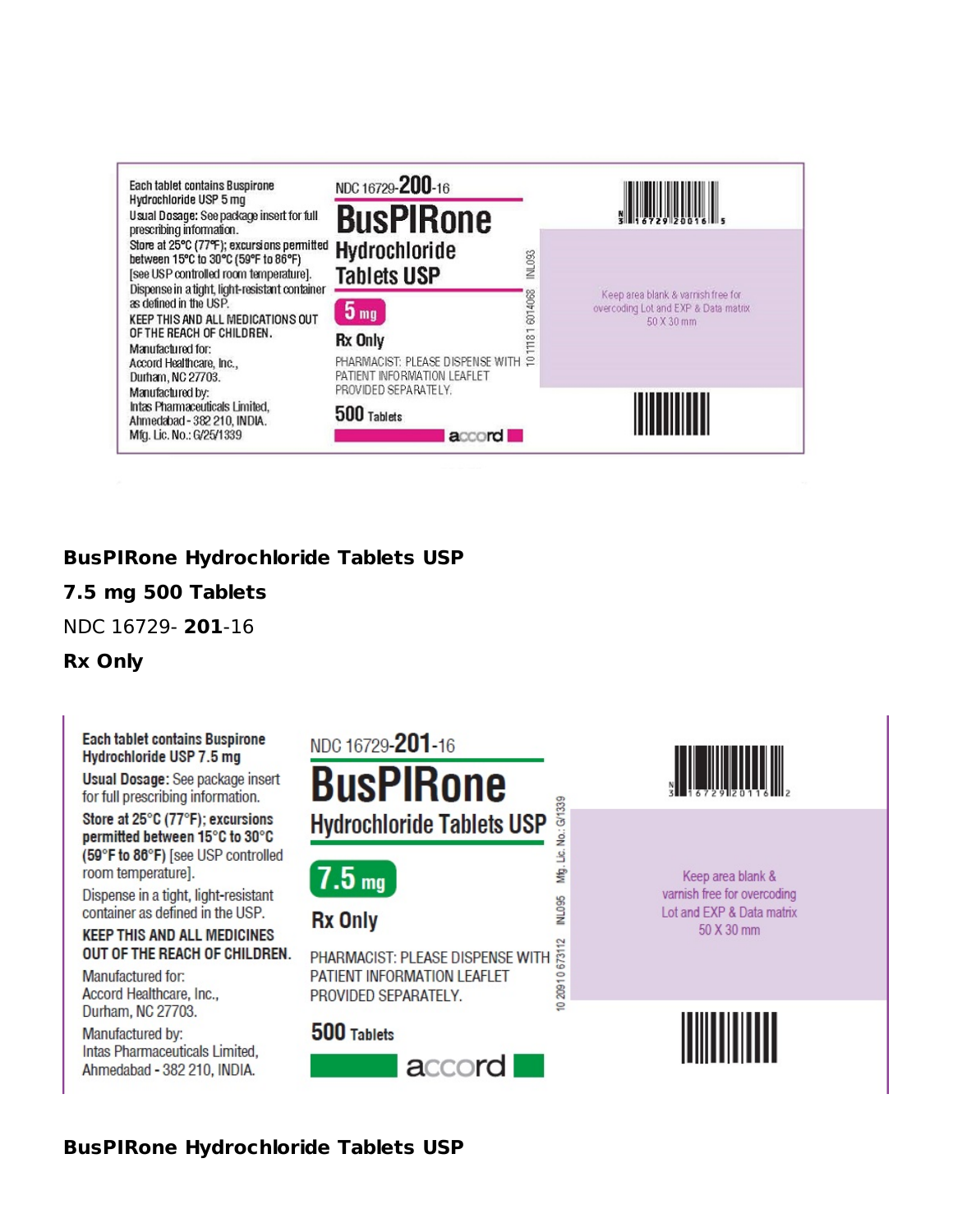#### **10 mg 500 Tablets**

NDC 16729- **202**-16

#### **Rx Only**



#### **BusPIRone Hydrochloride Tablets USP**

#### **15 mg 500 Tablets**

NDC 16729- **203**-16

#### **Rx Only**

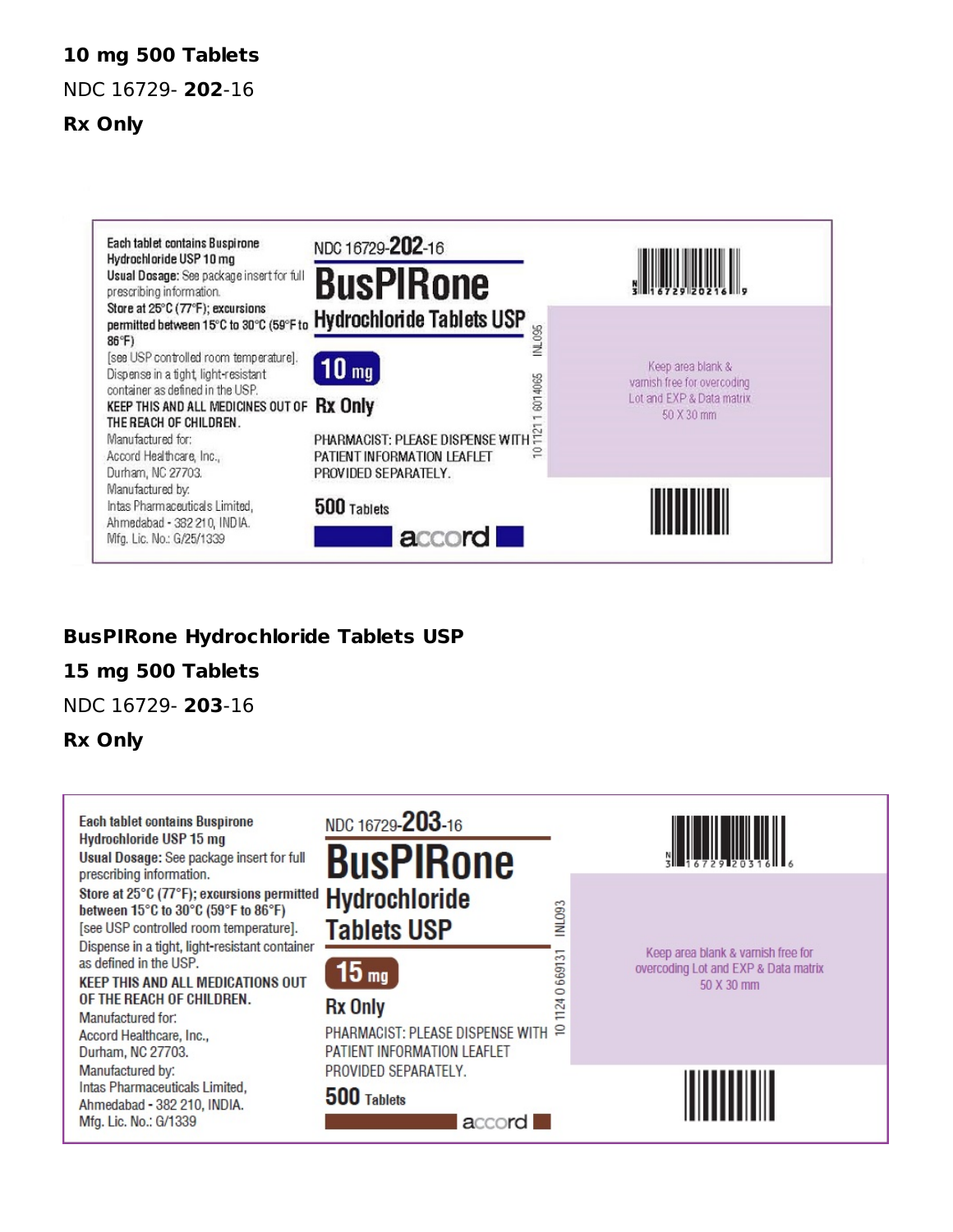#### **BusPIRone Hydrochloride Tablets USP**

#### **30 mg 60 Tablets**

#### NDC 16729- **289**-12

#### **Rx Only**



| <b>BUSPIRONE HYDROCHLORIDE</b><br>buspirone hydrochloride tablet                                       |       |                                                          |              |                           |  |                 |  |
|--------------------------------------------------------------------------------------------------------|-------|----------------------------------------------------------|--------------|---------------------------|--|-----------------|--|
|                                                                                                        |       |                                                          |              |                           |  |                 |  |
|                                                                                                        |       |                                                          |              |                           |  |                 |  |
| <b>Product Information</b>                                                                             |       |                                                          |              |                           |  |                 |  |
| <b>Product Type</b>                                                                                    |       | HUMAN PRESCRIPTION DRUG                                  |              | <b>Item Code (Source)</b> |  | NDC:16729-200   |  |
| <b>Route of Administration</b>                                                                         |       | ORAL                                                     |              |                           |  |                 |  |
|                                                                                                        |       |                                                          |              |                           |  |                 |  |
|                                                                                                        |       |                                                          |              |                           |  |                 |  |
| <b>Active Ingredient/Active Moiety</b>                                                                 |       |                                                          |              |                           |  |                 |  |
|                                                                                                        |       | <b>Ingredient Name</b>                                   |              | <b>Basis of Strength</b>  |  | <b>Strength</b> |  |
| <b>BUSPIRONE HYDROCHLORIDE (UNII: 207LT9J9OC) (BUSPIRONE -</b><br><b>BUSPIRONE</b><br>UNII:TK65WKS8HL) |       |                                                          |              | <b>HYDROCHLORIDE</b>      |  | 5 <sub>mg</sub> |  |
|                                                                                                        |       |                                                          |              |                           |  |                 |  |
| <b>Inactive Ingredients</b>                                                                            |       |                                                          |              |                           |  |                 |  |
|                                                                                                        |       | <b>Ingredient Name</b>                                   |              |                           |  | <b>Strength</b> |  |
| <b>SILICON DIOXIDE (UNII: ETJ7Z6XBU4)</b>                                                              |       |                                                          |              |                           |  |                 |  |
| LACTOSE MONOHYDRATE (UNII: EWQ57Q8I5X)                                                                 |       |                                                          |              |                           |  |                 |  |
| MAGNESIUM STEARATE (UNII: 70097M6I30)                                                                  |       |                                                          |              |                           |  |                 |  |
|                                                                                                        |       | CELLULOSE, MICROCRYSTALLINE (UNII: OP1R32D61U)           |              |                           |  |                 |  |
|                                                                                                        |       | SODIUM STARCH GLYCOLATE TYPE A POTATO (UNII: 5856J3G2A2) |              |                           |  |                 |  |
|                                                                                                        |       |                                                          |              |                           |  |                 |  |
|                                                                                                        |       |                                                          |              |                           |  |                 |  |
| <b>Product Characteristics</b>                                                                         |       |                                                          |              |                           |  |                 |  |
| Color                                                                                                  | white |                                                          | <b>Score</b> |                           |  | 2 pieces        |  |
|                                                                                                        |       |                                                          |              |                           |  |                 |  |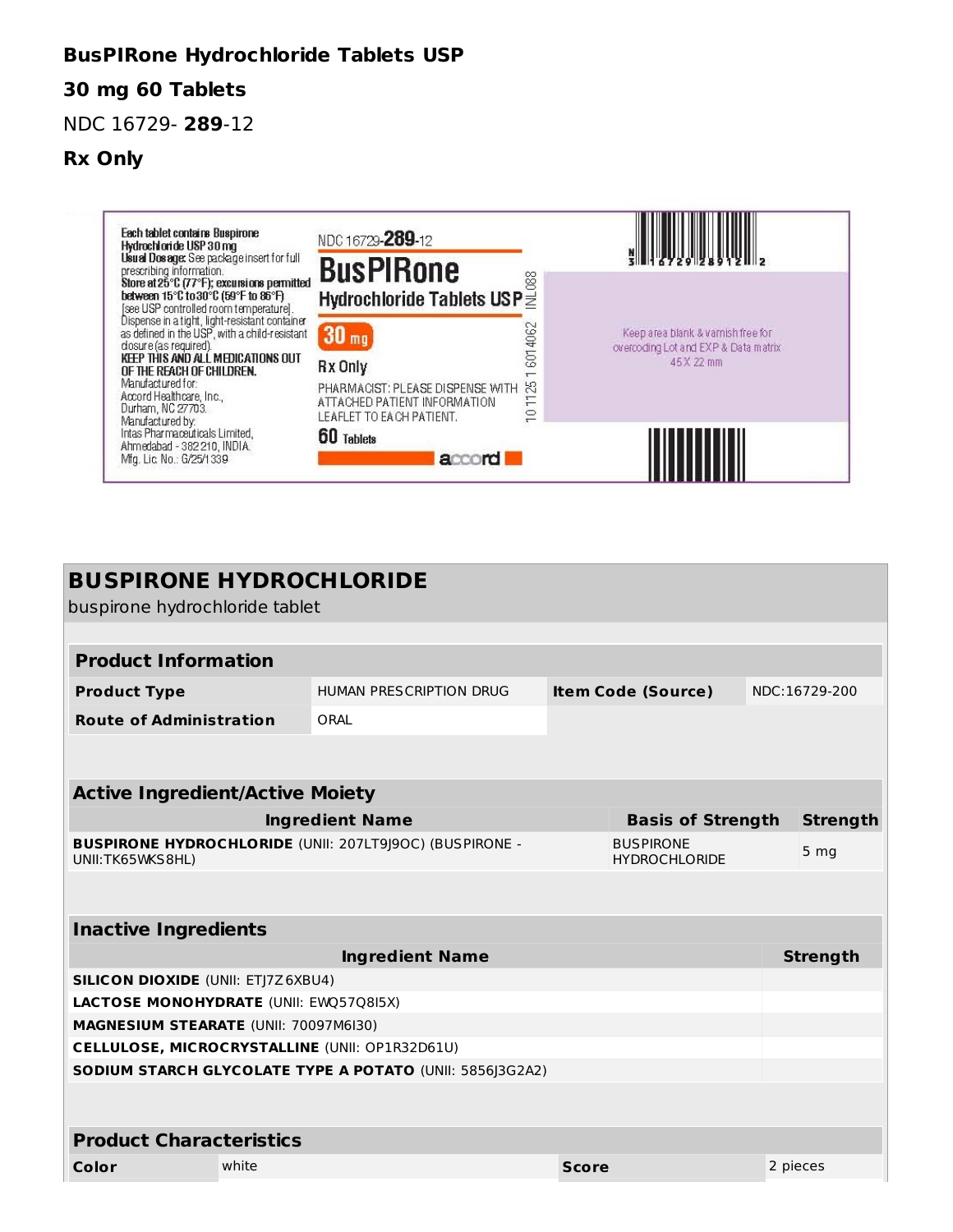| <b>Shape</b>                                                                              |                                                                             | OVAL (rectangular shaped)                                            | <b>Size</b>                         | 8 <sub>mm</sub>                     |  |  |  |  |
|-------------------------------------------------------------------------------------------|-----------------------------------------------------------------------------|----------------------------------------------------------------------|-------------------------------------|-------------------------------------|--|--|--|--|
| <b>Flavor</b><br><b>Imprint Code</b>                                                      |                                                                             |                                                                      | B;1                                 |                                     |  |  |  |  |
|                                                                                           | <b>Contains</b>                                                             |                                                                      |                                     |                                     |  |  |  |  |
|                                                                                           |                                                                             |                                                                      |                                     |                                     |  |  |  |  |
|                                                                                           |                                                                             |                                                                      |                                     |                                     |  |  |  |  |
|                                                                                           | <b>Packaging</b>                                                            |                                                                      |                                     |                                     |  |  |  |  |
| #                                                                                         | <b>Item Code</b>                                                            | <b>Package Description</b>                                           | <b>Marketing Start</b><br>Date      | <b>Marketing End</b><br><b>Date</b> |  |  |  |  |
| $\mathbf{1}$                                                                              | 01                                                                          | NDC:16729-200- 100 in 1 BOTTLE; Type 0: Not a Combination<br>Product | 12/15/2016                          |                                     |  |  |  |  |
| $\overline{2}$                                                                            | NDC:16729-200-<br>16                                                        | 500 in 1 BOTTLE; Type 0: Not a Combination<br>Product                | 12/15/2016                          |                                     |  |  |  |  |
| $\overline{\mathbf{3}}$                                                                   | NDC:16729-200- 1000 in 1 BOTTLE; Type 0: Not a Combination<br>Product<br>17 |                                                                      | 01/01/2024                          |                                     |  |  |  |  |
|                                                                                           |                                                                             |                                                                      |                                     |                                     |  |  |  |  |
|                                                                                           |                                                                             |                                                                      |                                     |                                     |  |  |  |  |
|                                                                                           |                                                                             | <b>Marketing Information</b>                                         |                                     |                                     |  |  |  |  |
| <b>Marketing</b><br><b>Application Number or Monograph</b><br><b>Citation</b><br>Category |                                                                             | <b>Marketing Start</b><br><b>Date</b>                                | <b>Marketing End</b><br><b>Date</b> |                                     |  |  |  |  |
|                                                                                           | <b>ANDA</b>                                                                 | ANDA202557                                                           | 12/15/2016                          |                                     |  |  |  |  |
|                                                                                           |                                                                             |                                                                      |                                     |                                     |  |  |  |  |

| <b>BUSPIRONE HYDROCHLORIDE</b><br>buspirone hydrochloride tablet                    |                                                          |              |                                          |                 |                   |
|-------------------------------------------------------------------------------------|----------------------------------------------------------|--------------|------------------------------------------|-----------------|-------------------|
|                                                                                     |                                                          |              |                                          |                 |                   |
| <b>Product Information</b>                                                          |                                                          |              |                                          |                 |                   |
| <b>Product Type</b>                                                                 | HUMAN PRESCRIPTION DRUG                                  |              | <b>Item Code (Source)</b>                |                 | NDC:16729-201     |
| <b>Route of Administration</b>                                                      | ORAI                                                     |              |                                          |                 |                   |
|                                                                                     |                                                          |              |                                          |                 |                   |
|                                                                                     |                                                          |              |                                          |                 |                   |
| <b>Active Ingredient/Active Moiety</b>                                              |                                                          |              |                                          |                 |                   |
|                                                                                     | <b>Ingredient Name</b>                                   |              | <b>Basis of Strength</b>                 |                 | <b>Strength</b>   |
| <b>BUSPIRONE HYDROCHLORIDE (UNII: 207LT9J9OC) (BUSPIRONE -</b><br>UNII: TK65WKS8HL) |                                                          |              | <b>BUSPIRONE</b><br><b>HYDROCHLORIDE</b> |                 | 7.5 <sub>mg</sub> |
|                                                                                     |                                                          |              |                                          |                 |                   |
| <b>Inactive Ingredients</b>                                                         |                                                          |              |                                          |                 |                   |
|                                                                                     | <b>Ingredient Name</b>                                   |              |                                          |                 | <b>Strength</b>   |
| <b>SILICON DIOXIDE (UNII: ETJ7Z6XBU4)</b>                                           |                                                          |              |                                          |                 |                   |
| LACTOSE MONOHYDRATE (UNII: EWQ57Q8I5X)                                              |                                                          |              |                                          |                 |                   |
| <b>MAGNESIUM STEARATE (UNII: 70097M6I30)</b>                                        |                                                          |              |                                          |                 |                   |
| <b>CELLULOSE, MICROCRYSTALLINE (UNII: OP1R32D61U)</b>                               |                                                          |              |                                          |                 |                   |
|                                                                                     | SODIUM STARCH GLYCOLATE TYPE A POTATO (UNII: 5856J3G2A2) |              |                                          |                 |                   |
|                                                                                     |                                                          |              |                                          |                 |                   |
| <b>Product Characteristics</b>                                                      |                                                          |              |                                          |                 |                   |
| Color<br>white                                                                      |                                                          | <b>Score</b> |                                          |                 | 2 pieces          |
| <b>Shape</b>                                                                        | OVAL (rectangular shaped)                                | <b>Size</b>  |                                          | 9 <sub>mm</sub> |                   |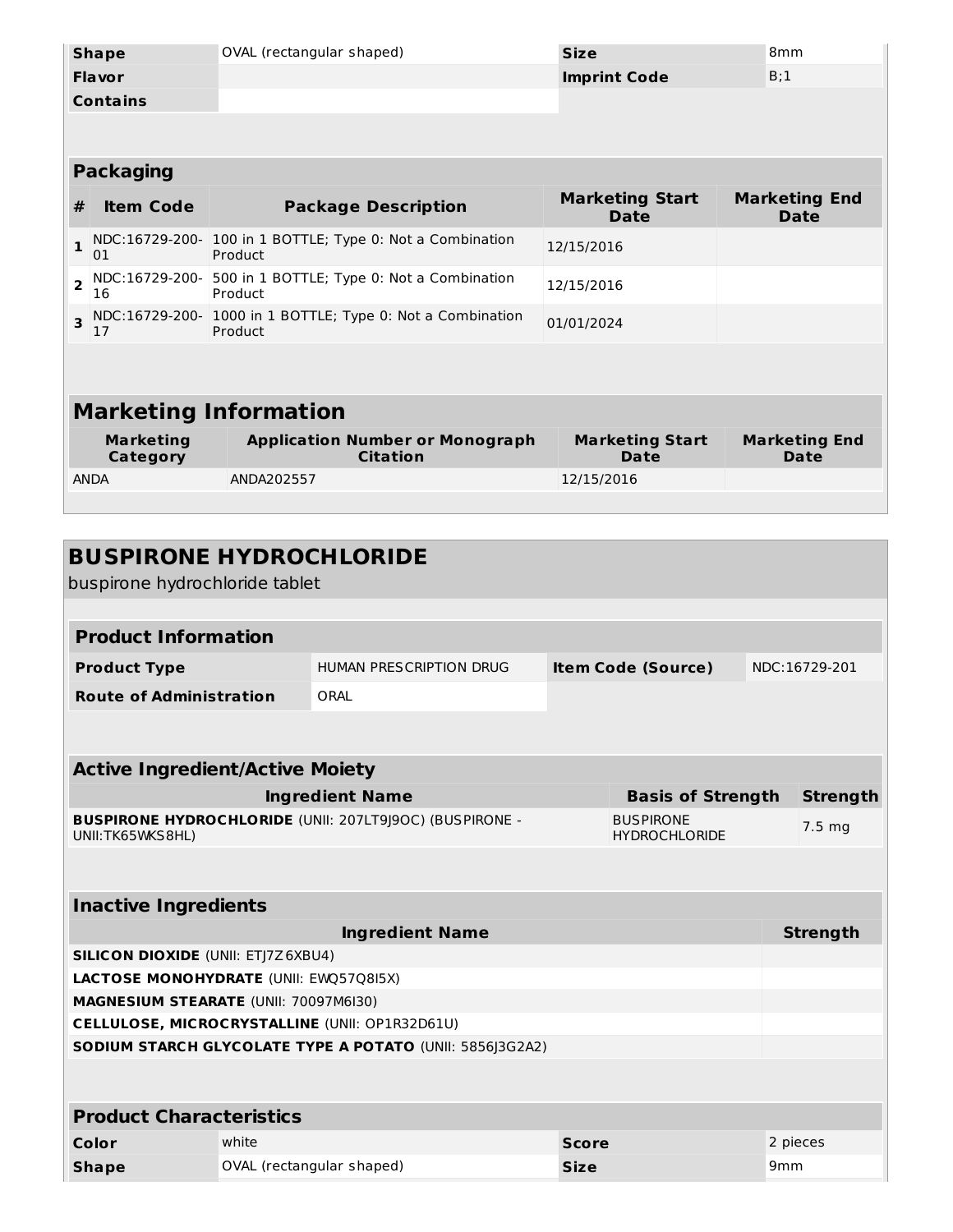|                                | <b>Flavor</b>                          |            |                                                                |            |            | <b>Imprint Code</b>                      | B:2 |                                     |
|--------------------------------|----------------------------------------|------------|----------------------------------------------------------------|------------|------------|------------------------------------------|-----|-------------------------------------|
|                                | <b>Contains</b>                        |            |                                                                |            |            |                                          |     |                                     |
|                                |                                        |            |                                                                |            |            |                                          |     |                                     |
|                                | <b>Packaging</b>                       |            |                                                                |            |            |                                          |     |                                     |
| #                              | <b>Item Code</b>                       |            | <b>Package Description</b>                                     |            |            | <b>Marketing Start</b><br><b>Date</b>    |     | <b>Marketing End</b><br><b>Date</b> |
| $\mathbf{1}$                   | 01                                     | Product    | NDC:16729-201- 100 in 1 BOTTLE; Type 0: Not a Combination      |            | 11/14/2016 |                                          |     |                                     |
| $\overline{2}$                 | NDC:16729-201-<br>16                   | Product    | 500 in 1 BOTTLE; Type 0: Not a Combination                     |            | 01/01/2024 |                                          |     |                                     |
| $\overline{\mathbf{3}}$        | 17                                     | Product    | NDC:16729-201- 1000 in 1 BOTTLE; Type 0: Not a Combination     |            | 01/01/2024 |                                          |     |                                     |
|                                |                                        |            |                                                                |            |            |                                          |     |                                     |
|                                | <b>Marketing Information</b>           |            |                                                                |            |            |                                          |     |                                     |
|                                |                                        |            |                                                                |            |            |                                          |     |                                     |
|                                | <b>Marketing</b><br>Category           |            | <b>Application Number or Monograph</b><br><b>Citation</b>      |            |            | <b>Marketing Start</b><br>Date           |     | <b>Marketing End</b><br>Date        |
| <b>ANDA</b>                    |                                        | ANDA202557 |                                                                | 11/14/2016 |            |                                          |     |                                     |
|                                |                                        |            |                                                                |            |            |                                          |     |                                     |
|                                |                                        |            |                                                                |            |            |                                          |     |                                     |
|                                | <b>BUSPIRONE HYDROCHLORIDE</b>         |            |                                                                |            |            |                                          |     |                                     |
|                                | buspirone hydrochloride tablet         |            |                                                                |            |            |                                          |     |                                     |
|                                |                                        |            |                                                                |            |            |                                          |     |                                     |
|                                | <b>Product Information</b>             |            |                                                                |            |            |                                          |     |                                     |
|                                | <b>Product Type</b>                    |            | <b>HUMAN PRESCRIPTION DRUG</b>                                 |            |            | <b>Item Code (Source)</b>                |     | NDC:16729-202                       |
| <b>Route of Administration</b> |                                        |            | ORAL                                                           |            |            |                                          |     |                                     |
|                                |                                        |            |                                                                |            |            |                                          |     |                                     |
|                                | <b>Active Ingredient/Active Moiety</b> |            |                                                                |            |            |                                          |     |                                     |
|                                |                                        |            | <b>Ingredient Name</b>                                         |            |            | <b>Basis of Strength</b>                 |     | <b>Strength</b>                     |
|                                | UNII: TK65WKS8HL)                      |            | <b>BUSPIRONE HYDROCHLORIDE (UNII: 207LT9J9OC) (BUSPIRONE -</b> |            |            | <b>BUSPIRONE</b><br><b>HYDROCHLORIDE</b> |     | 10 <sub>mg</sub>                    |

| <b>Inactive Ingredients</b> |
|-----------------------------|
|-----------------------------|

| <b>THACLIVE THAT CAIGHLY</b>                                    |                                              |                     |                  |  |  |  |  |  |
|-----------------------------------------------------------------|----------------------------------------------|---------------------|------------------|--|--|--|--|--|
|                                                                 | <b>Strength</b>                              |                     |                  |  |  |  |  |  |
| <b>SILICON DIOXIDE (UNII: ETI7Z6XBU4)</b>                       |                                              |                     |                  |  |  |  |  |  |
| <b>LACTOSE MONOHYDRATE (UNII: EWQ57Q8I5X)</b>                   |                                              |                     |                  |  |  |  |  |  |
|                                                                 | <b>MAGNESIUM STEARATE (UNII: 70097M6I30)</b> |                     |                  |  |  |  |  |  |
| <b>CELLULOSE, MICROCRYSTALLINE (UNII: OP1R32D61U)</b>           |                                              |                     |                  |  |  |  |  |  |
| <b>SODIUM STARCH GLYCOLATE TYPE A POTATO (UNII: 5856 3G2A2)</b> |                                              |                     |                  |  |  |  |  |  |
|                                                                 |                                              |                     |                  |  |  |  |  |  |
|                                                                 |                                              |                     |                  |  |  |  |  |  |
| <b>Product Characteristics</b>                                  |                                              |                     |                  |  |  |  |  |  |
| Color                                                           | white                                        | <b>Score</b>        | 2 pieces         |  |  |  |  |  |
| <b>Shape</b>                                                    | OVAL (rectangular shaped)                    | <b>Size</b>         | 10 <sub>mm</sub> |  |  |  |  |  |
| <b>Flavor</b>                                                   |                                              | <b>Imprint Code</b> | B:3              |  |  |  |  |  |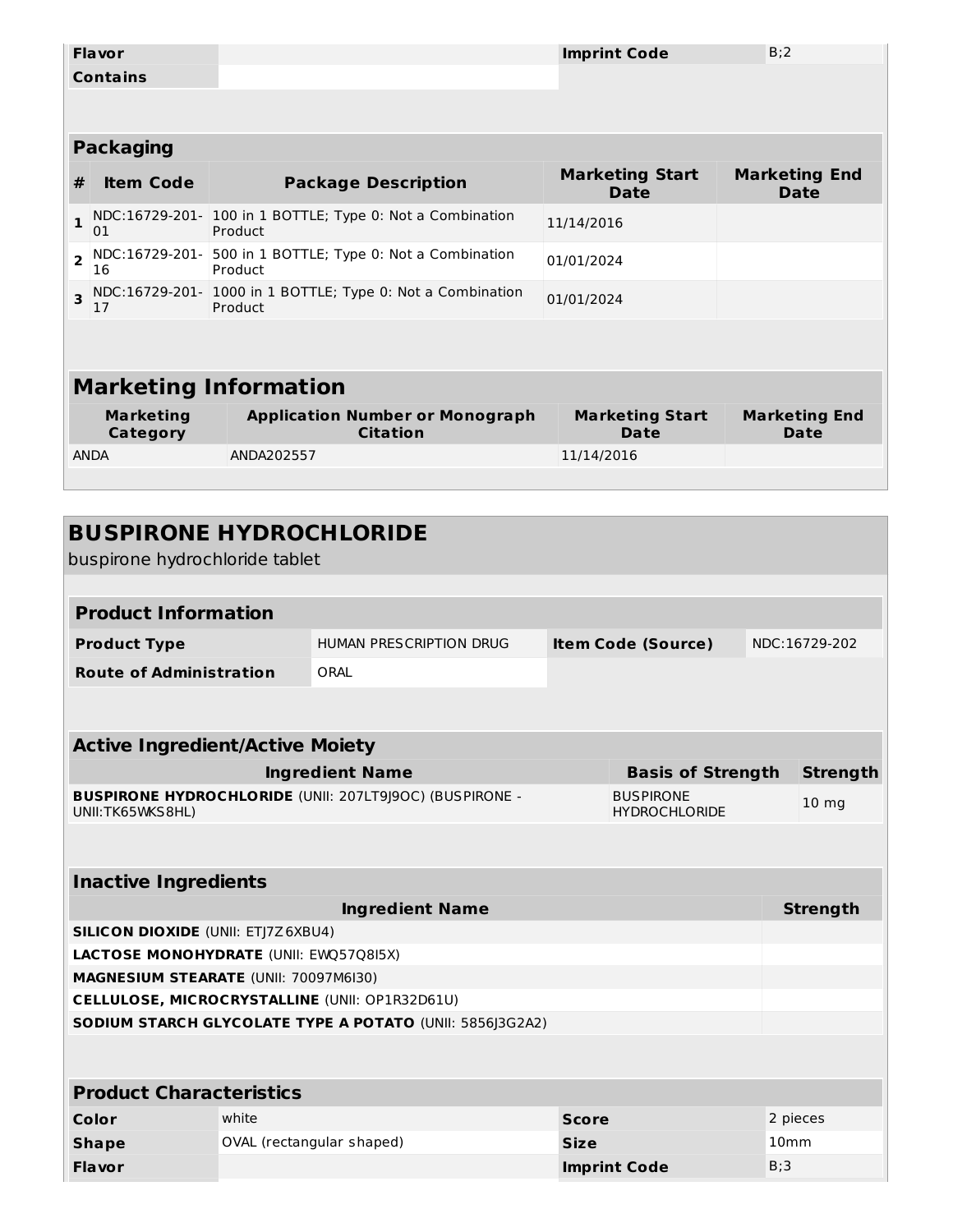|                         | <b>Contains</b>                                                               |                                                                      |                                |                              |  |  |  |  |
|-------------------------|-------------------------------------------------------------------------------|----------------------------------------------------------------------|--------------------------------|------------------------------|--|--|--|--|
|                         |                                                                               |                                                                      |                                |                              |  |  |  |  |
|                         | <b>Packaging</b>                                                              |                                                                      |                                |                              |  |  |  |  |
|                         |                                                                               |                                                                      |                                |                              |  |  |  |  |
| #                       | <b>Item Code</b>                                                              | <b>Package Description</b>                                           | <b>Marketing Start</b><br>Date | <b>Marketing End</b><br>Date |  |  |  |  |
| $\mathbf{1}$            | 01                                                                            | NDC:16729-202- 100 in 1 BOTTLE; Type 0: Not a Combination<br>Product | 12/15/2016                     |                              |  |  |  |  |
| $\overline{2}$          | NDC:16729-202-<br>500 in 1 BOTTLE; Type 0: Not a Combination<br>16<br>Product |                                                                      | 12/15/2016                     |                              |  |  |  |  |
| $\overline{\mathbf{3}}$ | NDC:16729-202- 1000 in 1 BOTTLE; Type 0: Not a Combination<br>Product<br>17   |                                                                      | 01/01/2024                     |                              |  |  |  |  |
|                         |                                                                               |                                                                      |                                |                              |  |  |  |  |
|                         |                                                                               |                                                                      |                                |                              |  |  |  |  |
|                         | <b>Marketing Information</b>                                                  |                                                                      |                                |                              |  |  |  |  |
|                         | <b>Marketing</b><br><b>Category</b>                                           | <b>Application Number or Monograph</b><br><b>Citation</b>            | <b>Marketing Start</b><br>Date | <b>Marketing End</b><br>Date |  |  |  |  |
|                         | ANDA                                                                          | ANDA202557                                                           | 12/15/2016                     |                              |  |  |  |  |
|                         |                                                                               |                                                                      |                                |                              |  |  |  |  |

| <b>BUSPIRONE HYDROCHLORIDE</b>                                                                                                 |                  |                         |                     |  |                           |          |                 |
|--------------------------------------------------------------------------------------------------------------------------------|------------------|-------------------------|---------------------|--|---------------------------|----------|-----------------|
| buspirone hydrochloride tablet                                                                                                 |                  |                         |                     |  |                           |          |                 |
|                                                                                                                                |                  |                         |                     |  |                           |          |                 |
| <b>Product Information</b>                                                                                                     |                  |                         |                     |  |                           |          |                 |
| <b>Product Type</b>                                                                                                            |                  | HUMAN PRESCRIPTION DRUG |                     |  | <b>Item Code (Source)</b> |          | NDC:16729-203   |
| <b>Route of Administration</b>                                                                                                 |                  | ORAL                    |                     |  |                           |          |                 |
|                                                                                                                                |                  |                         |                     |  |                           |          |                 |
|                                                                                                                                |                  |                         |                     |  |                           |          |                 |
| <b>Active Ingredient/Active Moiety</b>                                                                                         |                  |                         |                     |  |                           |          |                 |
|                                                                                                                                |                  | <b>Ingredient Name</b>  |                     |  | <b>Basis of Strength</b>  |          | <b>Strength</b> |
| <b>BUSPIRONE HYDROCHLORIDE (UNII: 207LT9J9OC) (BUSPIRONE -</b><br><b>BUSPIRONE</b><br>UNII:TK65WKS8HL)<br><b>HYDROCHLORIDE</b> |                  |                         |                     |  |                           | 15 mg    |                 |
|                                                                                                                                |                  |                         |                     |  |                           |          |                 |
|                                                                                                                                |                  |                         |                     |  |                           |          |                 |
| <b>Inactive Ingredients</b>                                                                                                    |                  |                         |                     |  |                           |          |                 |
|                                                                                                                                |                  | <b>Ingredient Name</b>  |                     |  |                           |          | <b>Strength</b> |
| SODIUM STARCH GLYCOLATE TYPE A POTATO (UNII: 5856J3G2A2)                                                                       |                  |                         |                     |  |                           |          |                 |
| <b>SILICON DIOXIDE (UNII: ETJ7Z6XBU4)</b>                                                                                      |                  |                         |                     |  |                           |          |                 |
| LACTOSE MONOHYDRATE (UNII: EWQ57Q8I5X)                                                                                         |                  |                         |                     |  |                           |          |                 |
| MAGNESIUM STEARATE (UNII: 70097M6I30)                                                                                          |                  |                         |                     |  |                           |          |                 |
| CELLULOSE, MICROCRYSTALLINE (UNII: OP1R32D61U)                                                                                 |                  |                         |                     |  |                           |          |                 |
|                                                                                                                                |                  |                         |                     |  |                           |          |                 |
| <b>Product Characteristics</b>                                                                                                 |                  |                         |                     |  |                           |          |                 |
| Color                                                                                                                          | white            |                         | <b>Score</b>        |  |                           | 3 pieces |                 |
| <b>Shape</b>                                                                                                                   | <b>RECTANGLE</b> |                         | <b>Size</b>         |  |                           | 15mm     |                 |
| <b>Flavor</b>                                                                                                                  |                  |                         | <b>Imprint Code</b> |  |                           | B;4      |                 |
| <b>Contains</b>                                                                                                                |                  |                         |                     |  |                           |          |                 |
|                                                                                                                                |                  |                         |                     |  |                           |          |                 |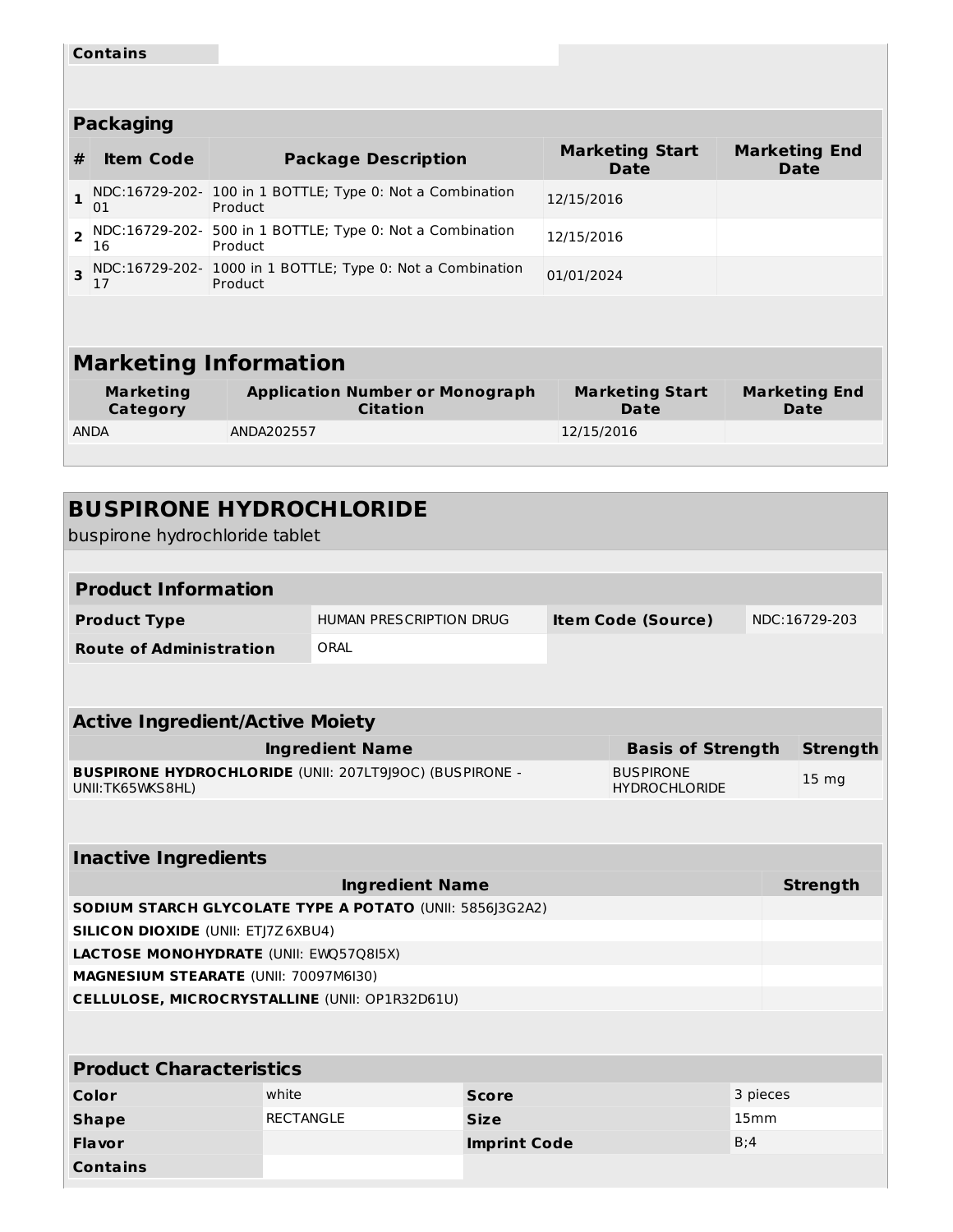| <b>Packaging</b>             |                              |                                                                       |                                |                              |  |  |  |  |
|------------------------------|------------------------------|-----------------------------------------------------------------------|--------------------------------|------------------------------|--|--|--|--|
| #                            | <b>Item Code</b>             | <b>Package Description</b>                                            | <b>Marketing Start</b><br>Date |                              |  |  |  |  |
| $\mathbf{1}$                 | 12                           | NDC:16729-203- 60 in 1 BOTTLE; Type 0: Not a Combination<br>Product   | 12/15/2016                     |                              |  |  |  |  |
| $\overline{2}$               | 01                           | NDC:16729-203- 100 in 1 BOTTLE; Type 0: Not a Combination<br>Product  | 12/15/2016                     |                              |  |  |  |  |
| $\overline{\mathbf{3}}$      | 59                           | NDC:16729-203- 180 in 1 BOTTLE; Type 0: Not a Combination<br>Product  | 01/01/2024                     |                              |  |  |  |  |
| 4                            | NDC:16729-203-<br>16         | 500 in 1 BOTTLE; Type 0: Not a Combination<br>Product                 | 01/01/2024                     |                              |  |  |  |  |
| 5                            | 17                           | NDC:16729-203- 1000 in 1 BOTTLE; Type 0: Not a Combination<br>Product | 01/01/2024                     |                              |  |  |  |  |
|                              |                              |                                                                       |                                |                              |  |  |  |  |
| <b>Marketing Information</b> |                              |                                                                       |                                |                              |  |  |  |  |
|                              | <b>Marketing</b><br>Category | <b>Application Number or Monograph</b><br><b>Citation</b>             | <b>Marketing Start</b><br>Date | <b>Marketing End</b><br>Date |  |  |  |  |
|                              | <b>ANDA</b>                  | ANDA202557                                                            | 12/15/2016                     |                              |  |  |  |  |
|                              |                              |                                                                       |                                |                              |  |  |  |  |

| <b>BUSPIRONE HYDROCHLORIDE</b><br>buspirone hydrochloride tablet                                                               |                                         |  |  |                           |  |                 |  |
|--------------------------------------------------------------------------------------------------------------------------------|-----------------------------------------|--|--|---------------------------|--|-----------------|--|
|                                                                                                                                |                                         |  |  |                           |  |                 |  |
| <b>Product Information</b>                                                                                                     |                                         |  |  |                           |  |                 |  |
| <b>Product Type</b>                                                                                                            | HUMAN PRESCRIPTION DRUG                 |  |  | <b>Item Code (Source)</b> |  | NDC:16729-289   |  |
| <b>Route of Administration</b>                                                                                                 | ORAL                                    |  |  |                           |  |                 |  |
|                                                                                                                                |                                         |  |  |                           |  |                 |  |
|                                                                                                                                |                                         |  |  |                           |  |                 |  |
| <b>Active Ingredient/Active Moiety</b>                                                                                         |                                         |  |  |                           |  |                 |  |
|                                                                                                                                | <b>Ingredient Name</b>                  |  |  | <b>Basis of Strength</b>  |  | <b>Strength</b> |  |
| <b>BUSPIRONE HYDROCHLORIDE (UNII: 207LT9J9OC) (BUSPIRONE -</b><br><b>BUSPIRONE</b><br>UNII:TK65WKS8HL)<br><b>HYDROCHLORIDE</b> |                                         |  |  |                           |  | 30 mg           |  |
|                                                                                                                                |                                         |  |  |                           |  |                 |  |
|                                                                                                                                |                                         |  |  |                           |  |                 |  |
| <b>Inactive Ingredients</b>                                                                                                    |                                         |  |  |                           |  |                 |  |
| <b>Ingredient Name</b>                                                                                                         |                                         |  |  |                           |  | <b>Strength</b> |  |
| <b>SILICON DIOXIDE (UNII: ETJ7Z6XBU4)</b>                                                                                      |                                         |  |  |                           |  |                 |  |
|                                                                                                                                | LACTOSE MONOHYDRATE (UNII: EWQ57Q8I5X)  |  |  |                           |  |                 |  |
| MAGNESIUM STEARATE (UNII: 70097M6I30)                                                                                          |                                         |  |  |                           |  |                 |  |
| <b>CELLULOSE, MICROCRYSTALLINE (UNII: OP1R32D61U)</b>                                                                          |                                         |  |  |                           |  |                 |  |
| SODIUM STARCH GLYCOLATE TYPE A POTATO (UNII: 5856J3G2A2)                                                                       |                                         |  |  |                           |  |                 |  |
|                                                                                                                                |                                         |  |  |                           |  |                 |  |
| <b>Product Characteristics</b>                                                                                                 |                                         |  |  |                           |  |                 |  |
| Color                                                                                                                          | white<br>3 pieces<br><b>Score</b>       |  |  |                           |  |                 |  |
| <b>Shape</b>                                                                                                                   | <b>RECTANGLE</b><br>15mm<br><b>Size</b> |  |  |                           |  |                 |  |